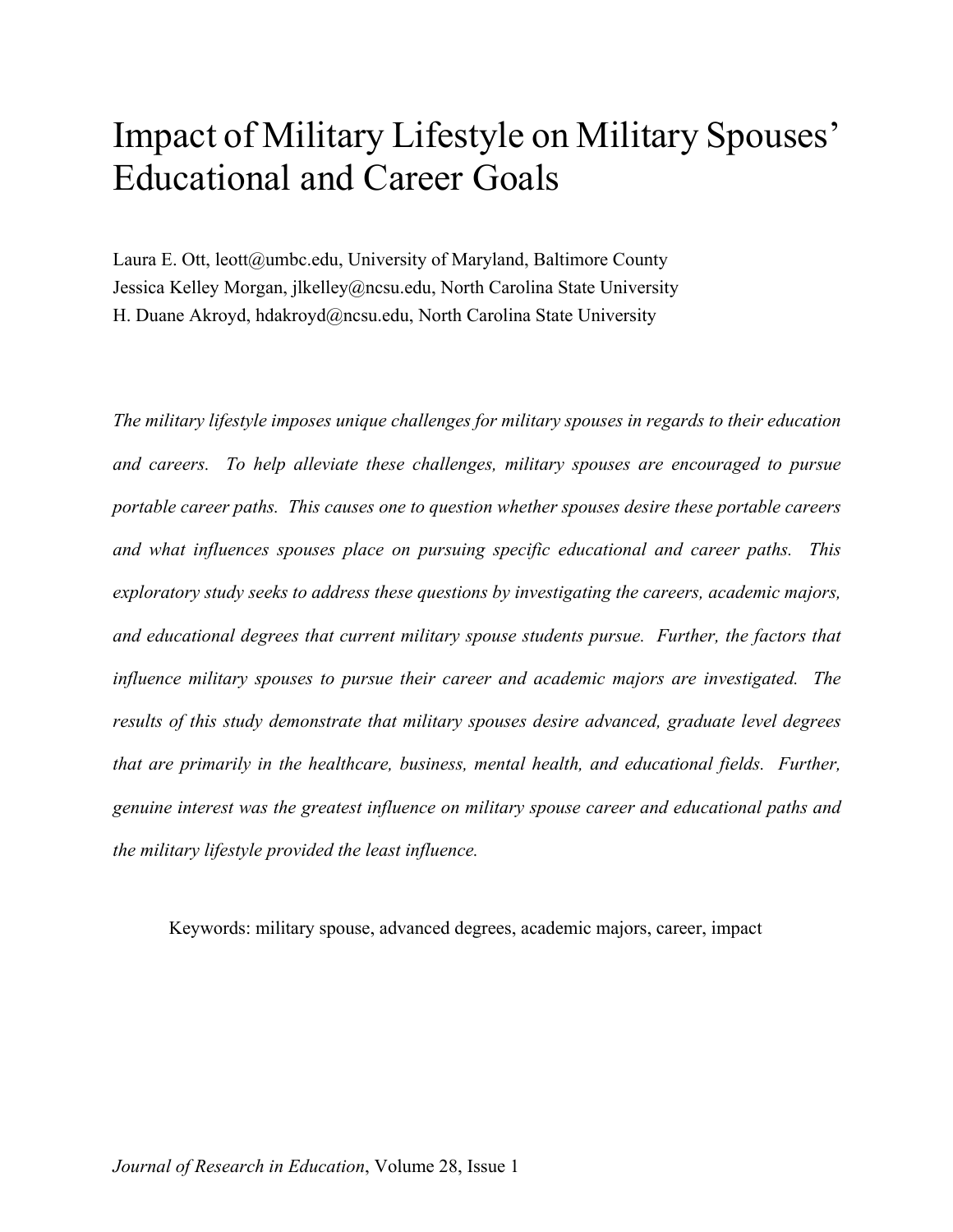#### 31 / Ott, Morgan, & Akroyd

In 2012, there were over 2.2 million active duty, Reserve, and National Guard service members with a reported 1.1 million military spouses, two-thirds of whom were spouses of active duty service members (United States Department of Defense, 2013). It is estimated that the military community, comprised of service members and their dependents, make up 1% of the U.S. population (National Military Family Association, 2011). The U.S. military is a completely volunteer force and the Department of Defense (DoD) has recognized that to retain high caliber service members, military quality of life has to be addressed (United States Department of Defense, 2004). One quality of life issue that is garnering attention is military spouse education and employment.

Military spouses routinely face challenges directly linked to the military lifestyle that are often not experienced by their civilian counterparts (National Military Family Association, 2011). These challenges include frequent relocations and service member deployments, both of which have been shown to be barriers to spouse educational advancement (Harrell, Lim, Werber, & Golinelli, 2004; Hayes, 2011; Maury & Stone, 2014; National Military Family Association, 2007). Despite these barriers, military spouses place a high emphasis on their education (Defense Manpower Data Center, 2007; Harrell et al., 2004). While a career is also important to military spouses (Defense Manpower Data Center, 2007), the recent Military Spouse Employment Report showed that military spouse unemployment rates are doubled compared to their civilian counterparts (Maury & Stone, 2014). The Military Spouse Employment Report also demonstrated that military spouse incomes are significantly lower than those of their civilian counterparts. These findings were supported by the pre-9/11 RAND Corporation study demonstrating increased rates of unemployment among military spouses (Harrell et al., 2004). The RAND Corporation study demonstrated that frequent relocations were the greatest hindrance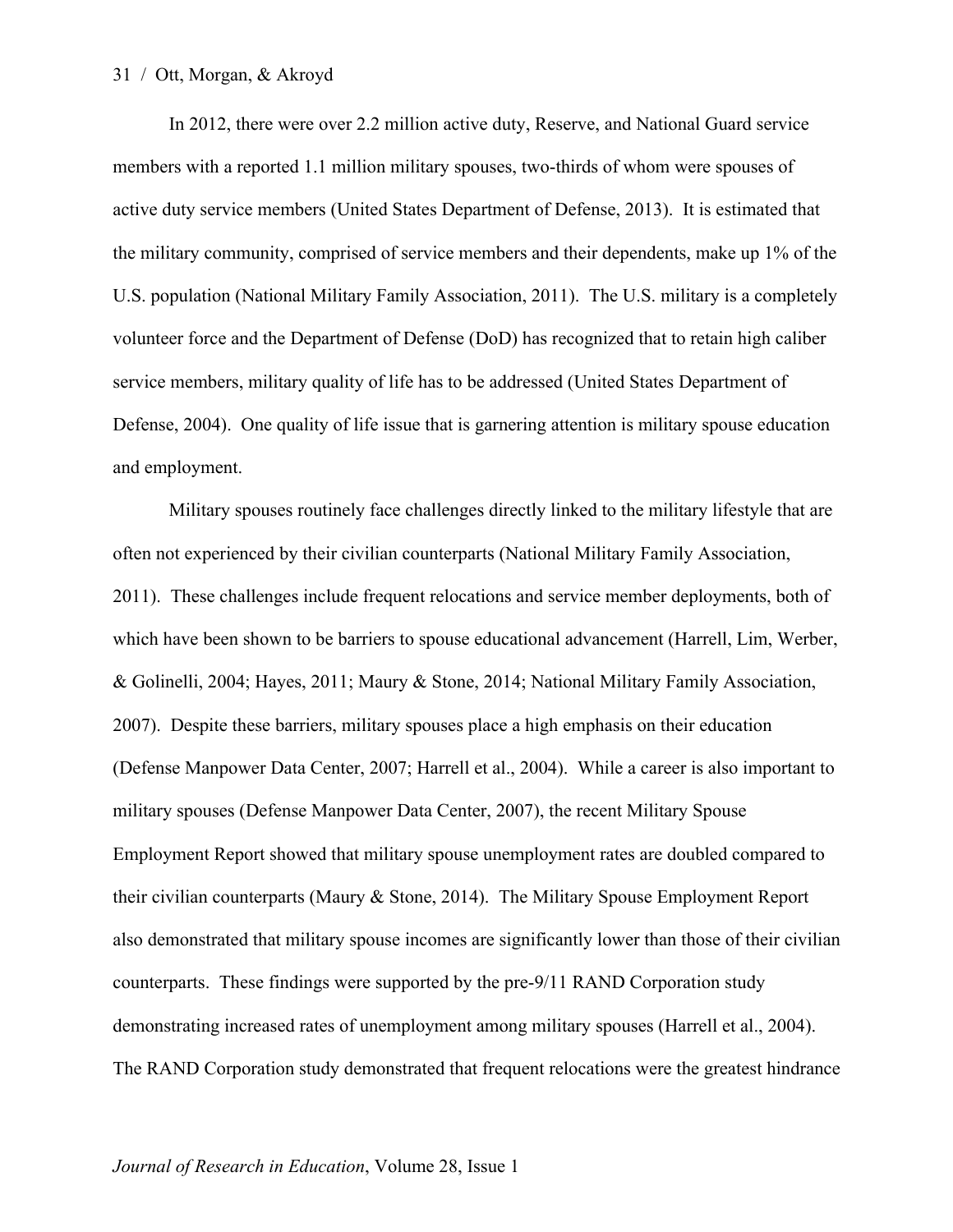to spouse employment.

The DoD has tried to mitigate some of the educational and career barriers that military spouses face through the development of policy and programming. An example of DoD policy includes Directive 1400.33, which states that the military cannot impede a military spouse's employment or educational attainment. Directive 1400.33 also states that a military spouse's career or educational status should not influence the career progression or assignments of service members (United States Department of Defense, 1988). The DoD has also created programming geared towards spouse educational and career advancement, such as the Military Spouse Career Advancement Accounts (MyCAA). The MyCAA program was developed to help offset the educational costs for rank eligible spouses for licensure renewals, certifications, and community college tuition (United States Department of Defense, 2009). The DoD has also recommended that military spouses pursue one of the following portable career paths: education, healthcare, financial services, information technology, real estate, and vocational or technical careers (United States Department of Defense, 2009).

To date, very little research attention has been given to military spouse students. Although prior studies have been informative (Harrell et al., 2004; Hayes, 2011; Maury & Stone, 2014; National Military Family Association, 2007), the demographics were often military spouses not currently enrolled in an educational program and do not represent current military spouse students. Therefore, understanding the needs, desires, and influences of the military spouse student population currently enrolled within an educational program is of importance to both the military and institutions of higher education. Additionally, given the high levels of spouse unemployment (Harrell et al., 2004; Maury & Stone, 2014) and the fact that employment is directly related to educational attainment, understanding the educational desires of current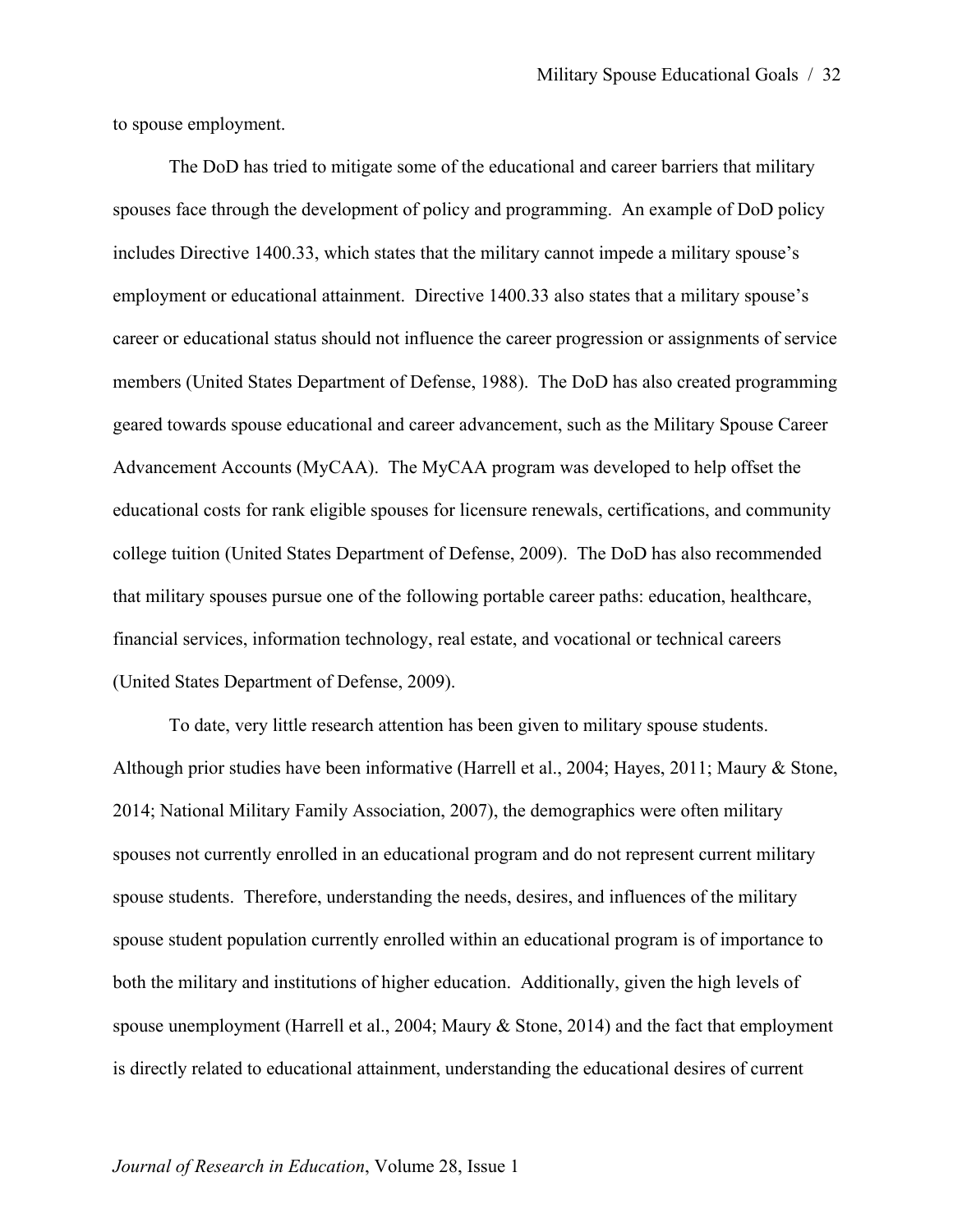military spouse students is necessary to help bridge the military spouse employment gap. Finally, since military quality of life is directly associated with the retention of high caliber service members (United States Department of Defense, 2004), studying and supporting the military spouse student population is key to maintaining our national security.

#### **Literature Review**

#### **Educational Level of Military Spouses**

Military spouses place a high emphasis on their education. A 2006 study revealed that 27.1% of military spouses listed furthering their education or training as a goal (Defense Manpower Data Center, 2007). This was supported by a National Military Family Association (2007) study demonstrating that 29% and 41% of military spouses surveyed were working towards an associate's or bachelor's degree, respectively. Interestingly, compared to civilian counterparts, military spouses were more likely to have graduated high school, according to a study that evaluated 1990 Census data (Harrell et al., 2004). Further, in 2012 it was reported that 12.2% and 24.7% of military spouses had an associate's or bachelor's degree, respectively (Maury & Stone, 2014).

One theoretical explanation as to why military spouses place a high emphasis on their education is educational assortive mating (Mare, 1991). In educational assortive mating, spouses select partners who have a similar level of educational attainment. Interestingly, service members tend to have a higher rate of high school completion compared to civilians. One study revealed that 79.1% of active duty service members completed a high school degree compared to only 60.1% of civilians, aged 18-45 (Clever & Segal, 2013). Most enlisted service members enter the military before attending college and use various benefits either during or after their service to advance their education (Watkins & Sherk, 2008). These benefits include the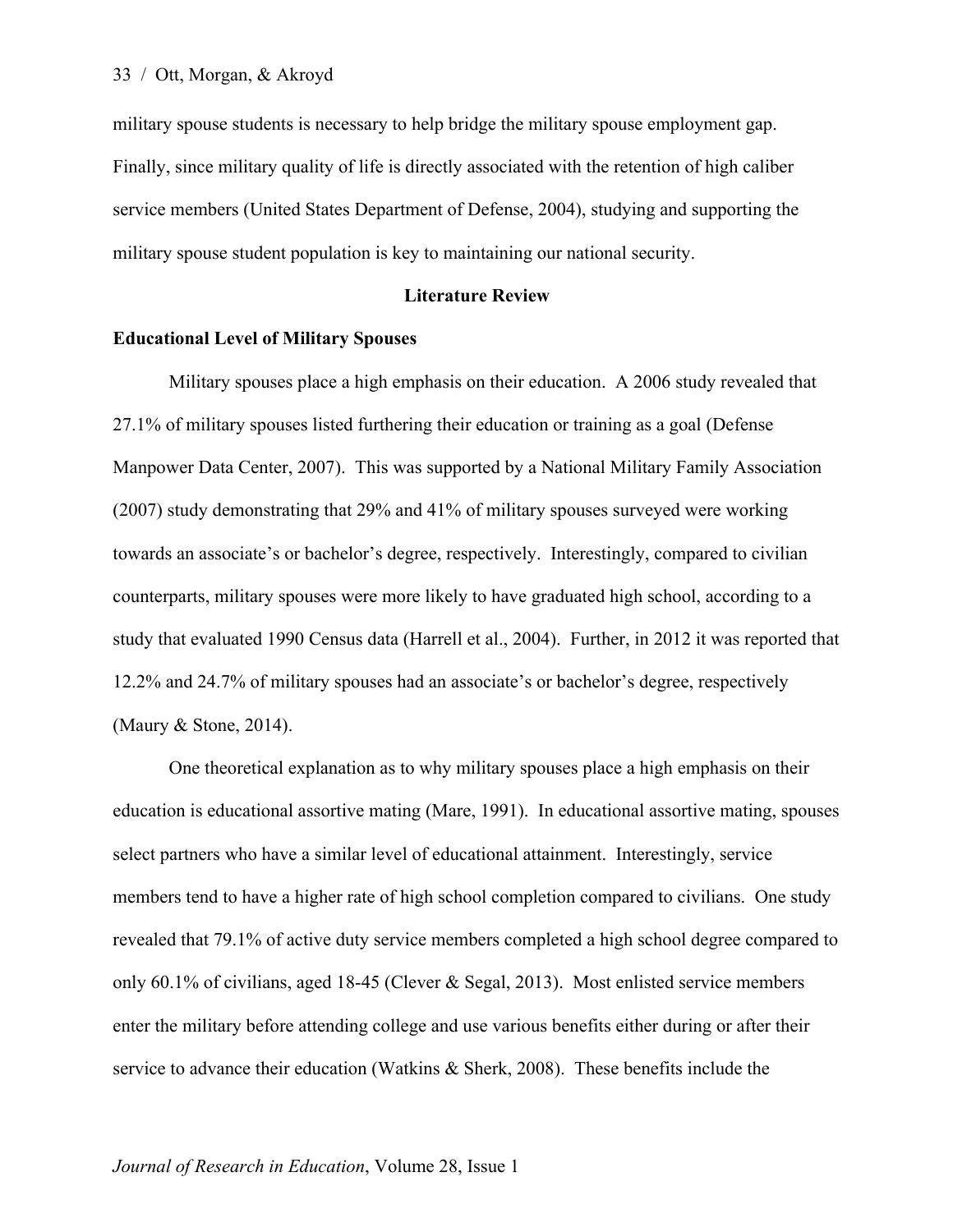Montgomery and post-9/11 GI Bills, the Military Tuition Assistance (TA) program, and the Service Member Opportunity Colleges program (United States Congress, 2004). The academic aptitude of service members is also high, with 67.5% of enlisted service members scoring above the  $50<sup>th</sup>$  percentile on the standardized Armed Forces Qualifying Test in 2007 (Watkins & Sherk, 2008). Further, given that officers are required to have completed a bachelor's degree to commission, it is not surprising that a higher rate of officer spouses have completed a bachelor's or graduate degree compared to enlisted spouses (Maury & Stone, 2014). Therefore, educational assortive mating and the fact that service members themselves place a high emphasis on their education is a possible explanation for the strong desire for military spouses to advance their education.

#### **Military Spouse Employment**

A 2006 survey revealed that 50% of participating spouses indicated that the reason why they worked was because a career was important or very important to them (Defense Manpower Data Center, 2007). This is supported by another report of 90.75% of military spouses surveyed expressing a desire to work (Maury & Stone, 2014). Unfortunately, however, data have revealed that military spouses are more likely to be unemployed compared to their civilian counterparts. In 1990, the unemployment rate of Army spouses was approximately 12% while the unemployment rate for their civilian counterparts was below 5% (Harrell et al., 2004). These findings were supported by a recent evaluation of military spouse employment conducted by the Institute for Veterans and Military Families (Maury & Stone, 2014). This study found that in 2012, military spouses aged 18-24 had an unemployment rate of approximately 30%. This was nearly 3 times the unemployment rate of their civilian counterparts. Further, military spouses aged 25-44 had an unemployment rate of approximately 15% while their civilian counterparts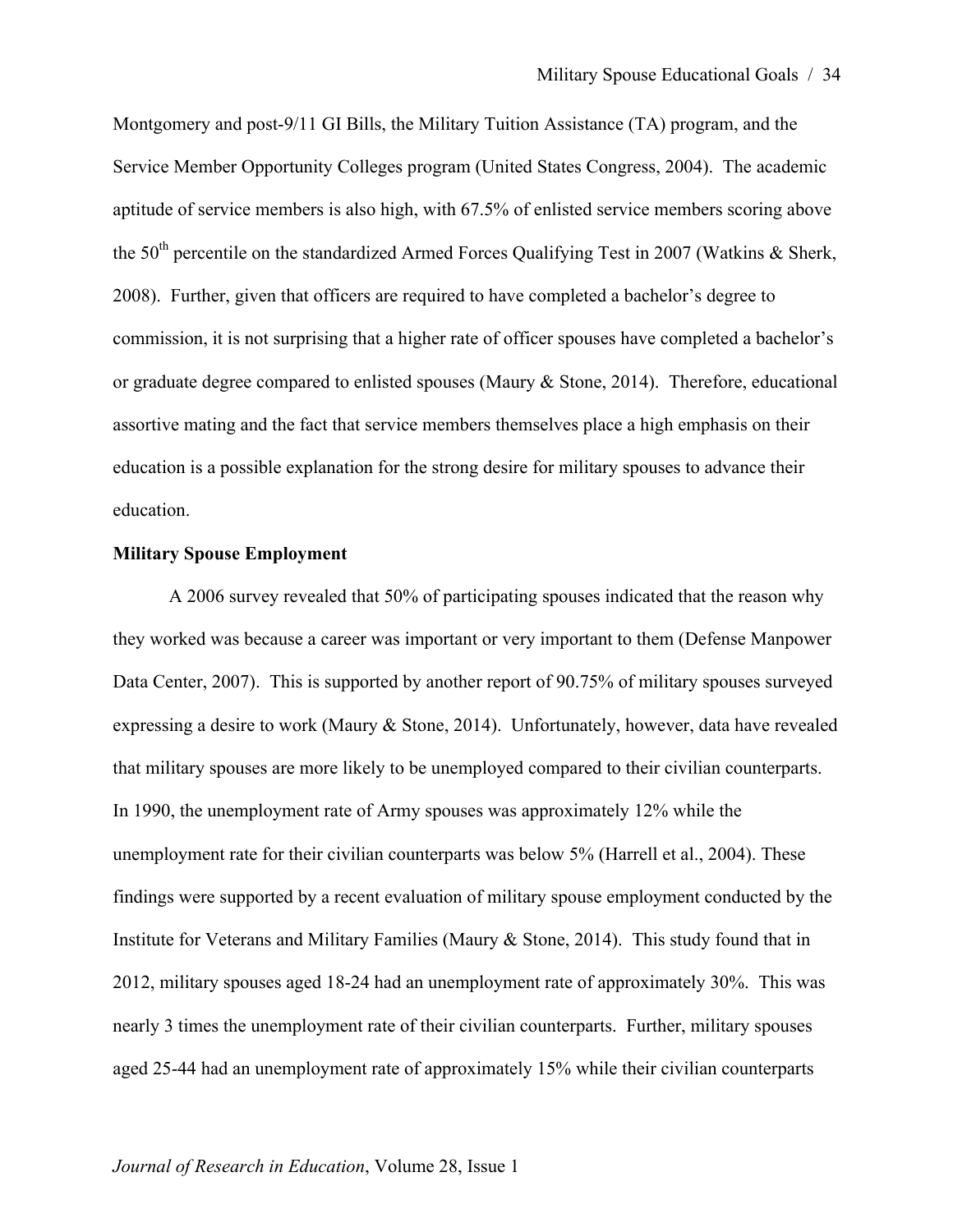#### 35 / Ott, Morgan, & Akroyd

had an unemployment rate of 5%. Interestingly, the unemployment rate of military spouses was still greater than their civilian counterparts when educational level was considered. For example, the unemployment rate of military spouses with a high school diploma was 40.23%, while civilians had a 21.23% unemployment rate. The unemployment rates for military spouses with a bachelor's degree or professional degree were 29.07% and 28.57%, respectively, and only 13.07% and 3.16% for their civilian counterparts. In general, the unemployment rate for military spouses, regardless of educational level, ranged 15.56-46.53%, while the unemployment rates for civilian counterparts ranged 3.16-29.35%.

In addition to higher rates of unemployment, military spouses receive decreased earnings compared to their civilian counterparts. For example, in 2012 the personal income of an active duty military spouse was \$26,230 while the income of their civilian counterpart was \$41,920, a difference of nearly \$16,000 (Maury & Stone, 2014). These findings were in support of a pre-9/11 study that revealed that the hourly wage of military spouses was approximately \$3 less than their civilian counterparts (Harrell et al., 2004). Interestingly, 48% of participating military spouses in a 2006 survey stated that it was important or very important for them to work so that they can provide money to cover basic expenses (Defense Manpower Data Center, 2007). This finding was supported by earlier reports revealing that military spouses rank covering basic expenses as the most important reason for working (Harrell et al., 2004). Saving money for the future, avoiding boredom, and personal fulfillment were also highly rated as being reasons why military spouses pursued employment opportunities (Defense Manpower Data Center, 2007; Harrell et al., 2004; Maury & Stone, 2014).

## **Barriers to Military Spouse Education and Employment**

The military culture can place demands on military spouses, particularly spouses of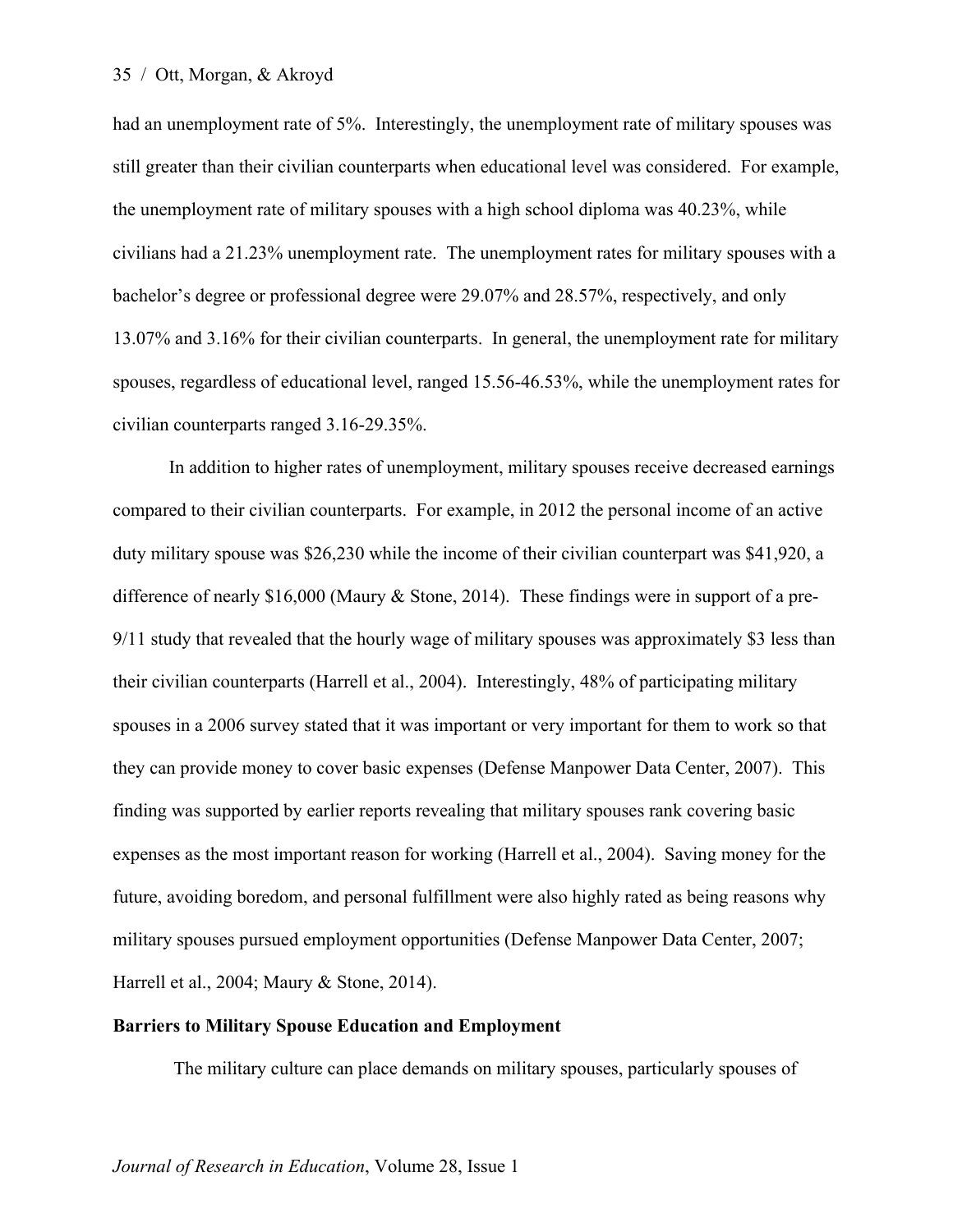officers and senior enlisted personnel. As discussed by Harrell (2001), Army officer spouses are traditionally expected to support company, battalion, or brigade level units by leading Family Readiness Groups (FRGs). The purpose of an FRG is to serve as a mechanism to support unit service members and families. Further, officer and senior enlisted spouses are also expected to entertain or attend social events and formal military ceremonies (Harrell, 2001; Wechsler Segal, 1986). Both Harrell (2001) and Durand (1995) found that Army officer spouses often feel pressure to fulfill these traditional military spouse roles out of fear that if they do not, it could reflect poorly on their service member. This is irrespective of Directive 1400.33, which prohibits the military from considering a spouses' education, employment, or participation in military functions when making decisions about a service member's career (United States Department of Defense, 1988). Therefore, a military spouse's ability to pursue employment or advance their education is likely to be negatively affected by the pressure to fulfill these demanding spouse roles. Additionally, military spouses are often considered non-traditional students due to their increased age and their parental roles. Interestingly, non-traditional students tend to have an increased association with the non-collegiate environment and this association correlates to increased attrition rates (Bean & Metzner, 1985). For military spouse students, their interactions with the non-collegiate environment include the military community that they belong to and these interactions likely serve as barriers to their educational attainment.

The military lifestyle itself can be very demanding on military families. Wechsler Segal (1986) has described the military as a greedy institution because of multiple factors, such as the high-risk nature of a military career, frequent relocations, and extended family separations due to deployment or military training. Maury and Stone (2014) revealed that a service member is deployed for an average of 24 months. Deployments along with temporary duty elsewhere have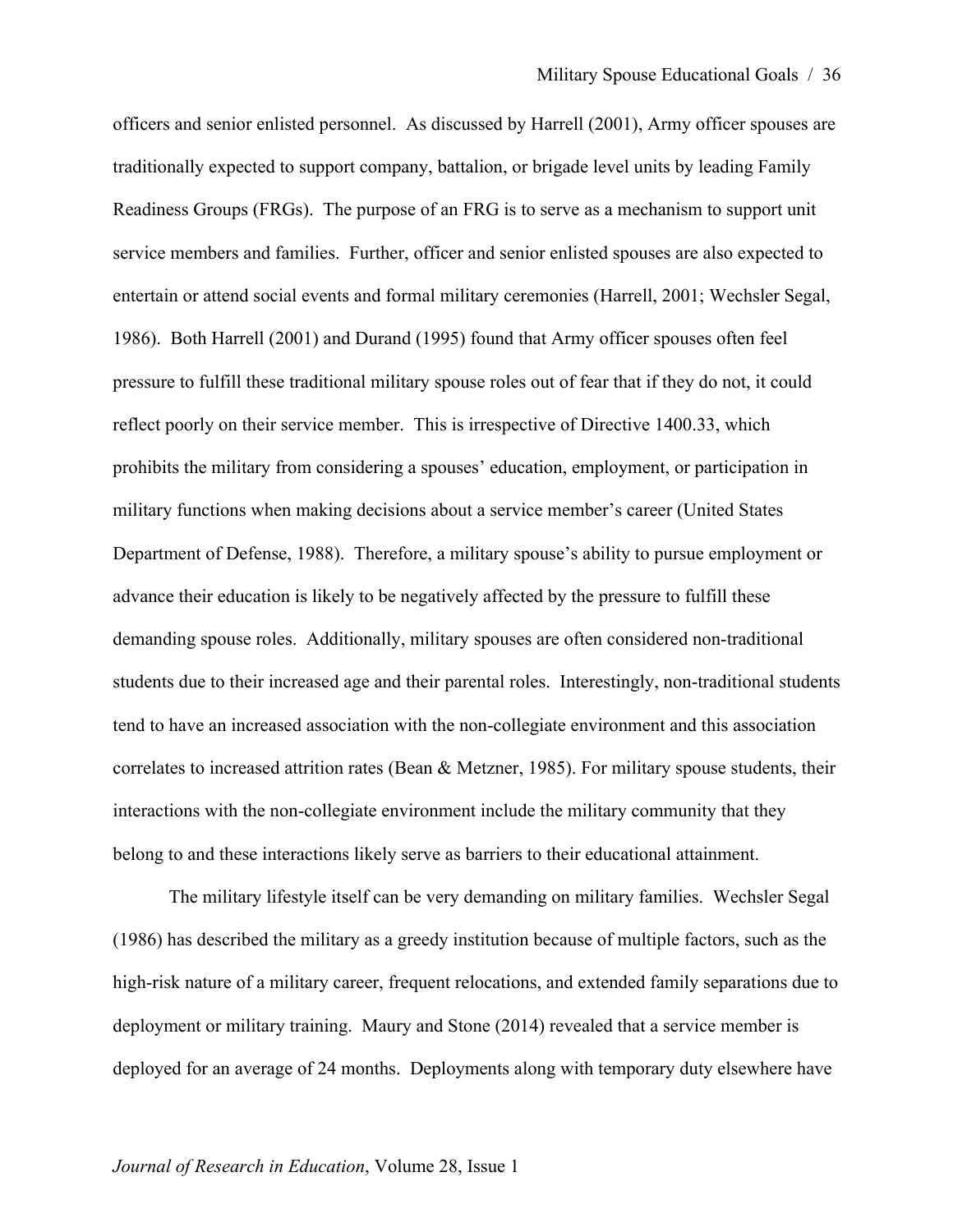#### 37 / Ott, Morgan, & Akroyd

been reported barriers to military spouses obtaining employment because of the constraints of fulfilling employment and family obligations without the support of their spouse (Harrell et al., 2004). One study found that spouses reported the military lifestyle to be a barrier to their educational progression during deployment and non-deployment cycles. However, the greatest barrier to advancing the education of spouses in deployment cycles was responsibilities at home (Hayes, 2011). Lack of childcare was also denoted as a large barrier during service member absences (Harrell et al., 2004).

Military families are also required to relocate frequently. As discussed by Wechsler Segal (1986), 43% of enlisted families and 69% of officer families reported having to move a minimum of three times. The frequencies of relocations increase with the years in service. A more recent report revealed that 56.9% of spouses had moved across state lines or abroad 1-2 times in the past five years (Maury & Stone, 2014). Interestingly, a National Military Family Association (2007) study found that 25% of spouses reported frequent moves or service member deployments being reasons for delaying their education. Frequent relocations prohibited 7% of spouses from finishing their education and 2% of spouses reported that they had to switch schools due to relocation. Further, 1% of military spouses had to retake courses because of relocation.

### **Supporting Military Spouse Students**

It is reported that 76% of military spouses interested in furthering their education state that the cost of education itself prohibits them from enrolling in an educational or training program (United States Department of Defense, 2009). To address this issue, the DoD has implemented programming to support military spouse students. This programming includes allowing service members to transfer post-9/11 GI Bill benefits to dependents (U.S. Department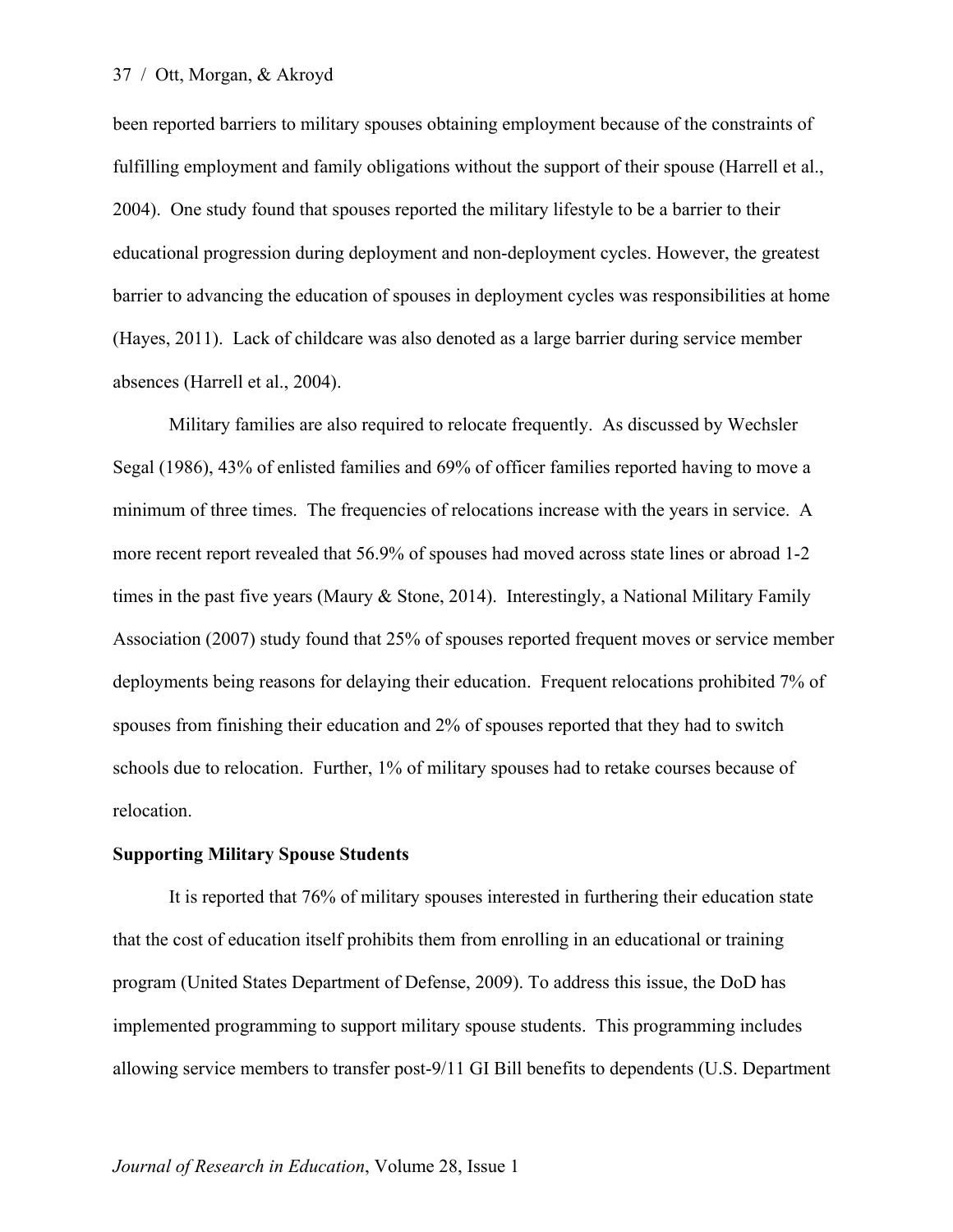of Veterans Affairs, n.d.) and the MyCAA program. The MyCAA program provides tuition assistance to rank-eligible spouses (E-1 to E-5, W-1 to W-2, and O-1 to O-2) who are pursuing associate's degrees, certification, or licensure (Military.com, n.d.). There are also numerous examples of scholarships available to military spouses to help support their education. One example is the Joanne Holbrook Patton Military Spouse Scholarship, which was created by the National Military Family Association in 2004 (National Military Family Association, 2007).

The DoD has also created the Spouse Education and Career Opportunities (SECO) program. The SECO program provides dedicated career counselors and a variety of educational and employment resources to military spouses (Military OneSource, n.d.). Given the demands of the military lifestyle, the following careers have been recommended to spouses: education, healthcare, financial services, information technology, real estate, and vocational or technical fields (United States Department of Defense, 2009). These career paths are likely promoted to spouses who use the SECO Program services given their portability and conduciveness to a military lifestyle. Non-DoD organizations, such as In Gear Career (In Gear Career: Serving Career-Minded Military Spouses, n.d.) and the National Military Spouse Network (National Military Spouse Network, n.d.), have been created to support military spouses wanting to pursue a career. These organizations provide networking opportunities, mentoring, and resources for military spouse professionals.

Other recommendations for helping military spouses obtain their educational and career goals include providing affordable and accessible childcare, creating flexible admissions policies, providing resources specific to military spouses on college campuses, building partnerships with employers to promote the hiring of military spouses, and addressing the licensing and certification challenges that many military spouses face (Gleiman, 2013; Gleiman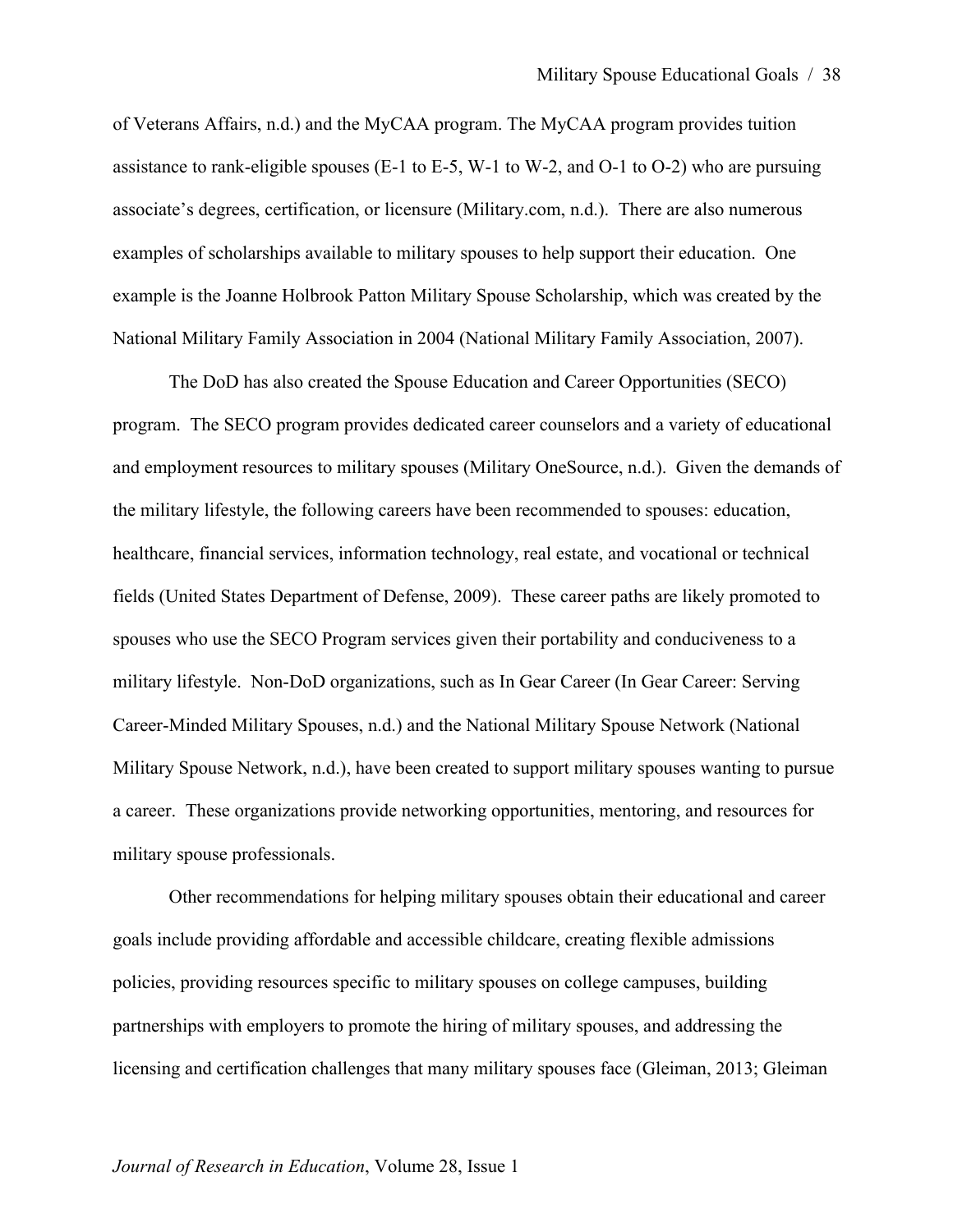& Swearengen, 2012; Harrell et al., 2004; National Military Family Association, 2007). Childcare is an example of a military spouse barrier that has been addressed. Programs such as Childcare Aware provide subsidized childcare to military families (Childcare Aware, n.d.). Further, the Joining Forces Initiative recently announced that all 50 states have agreed to streamline the licensing and credentialing of military spouses (Office of the Press Secretary, 2016), allowing military spouses to maintain a career with frequent relocations.

#### **Research Questions**

The purpose of this exploratory study was to better understand the educational and career desires and influences of military spouses currently enrolled in an educational program. Two specific questions were asked in this study. First, we asked what career fields, educational degrees, and academic majors are being pursued and/or are desired by current military spouse students. This question was asked given reports of military spouses placing a high emphasis on their education and career progression (Defense Manpower Data Center, 2007; Harrell et al., 2004; Maury & Stone, 2014). This question was also asked due to the DoD recommendations of specific portable career fields for military spouses (United States Department of Defense, 2009). Our second question evaluated which factors (military lifestyle, genuine interest in the field, ease in finding employment, or family demands) influenced military spouses to pursue their intended career and academic major. We asked this question because the military lifestyle has been reported a barrier to spouse educational and career success (Hayes, 2011; Maury & Stone, 2014; National Military Family Association, 2007). Therefore, we were interested in determining if the military lifestyle or other factors influenced military spouse students' career and major selection.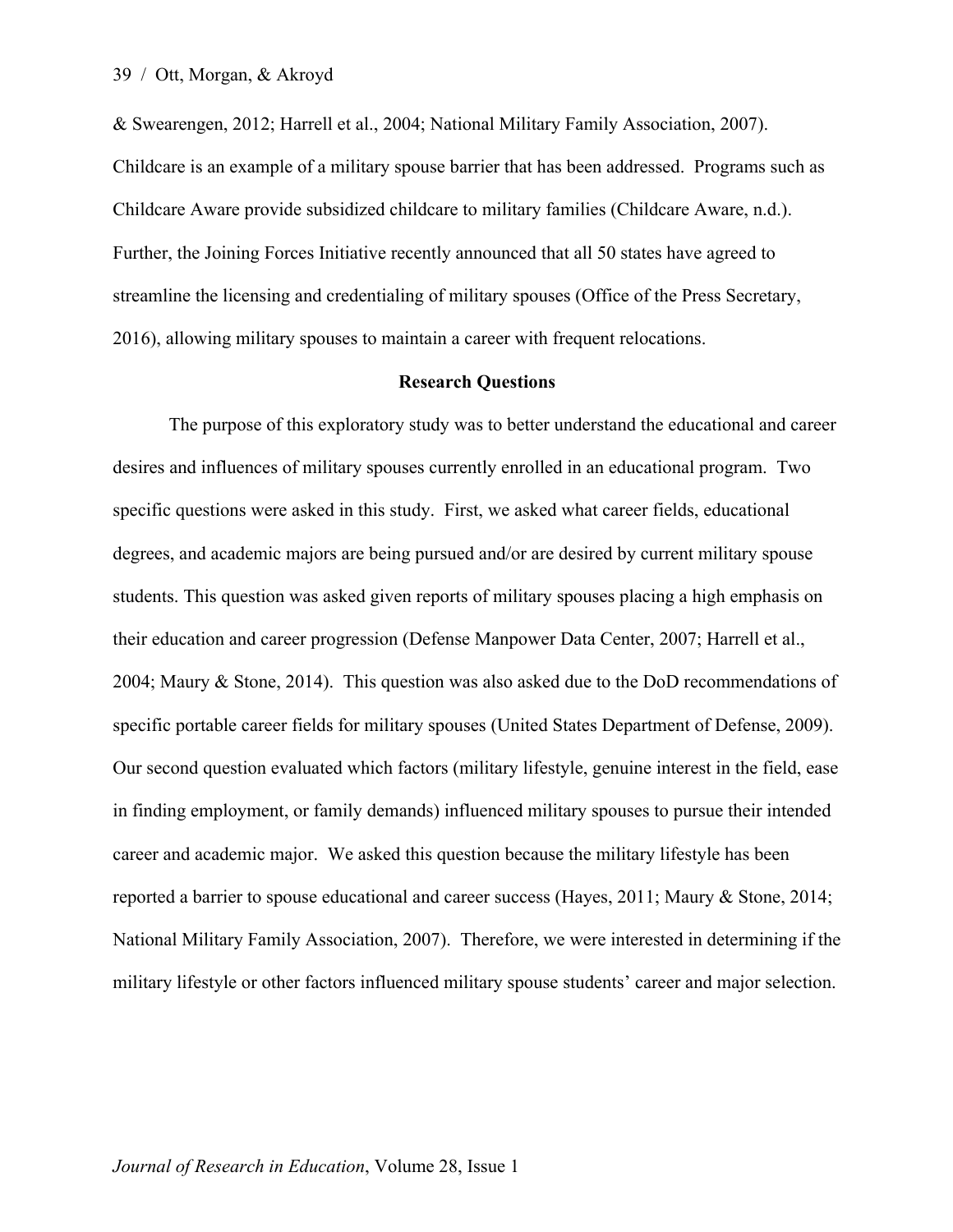#### **Methods**

#### **Sample and Procedure**

An exploratory 29-item online survey instrument (Appendix) was developed and implemented using Qualtrics to provide an initial characterization of military spouse educational and career goals and influences. The survey instrument was comprised of single-item measures and was not from standardized scales or assessments. Instead the instrument was developed based on the authors' assessment on the gaps within the military spouse educational literature and was designed as formative research to collect descriptive statistics in an attempt to find general trends, attitudes, and beliefs. Specifically, the survey asked current military spouse students demographic questions as well as questions about their intended career, educational degree program and academic major, and what influenced them to pursue their educational and career goals. Respondents qualified for the study by meeting three inclusion criteria: respondent was a military spouse, not currently a service member, and enrolled in an educational program.

Survey participants were recruited to participate via two avenues. First, Army brigadeand battalion-level commanders were contacted to ask permission to distribute the survey via Family Readiness Group channels. If permission was granted, a designated representative from the unit distributed the survey to respondents via email on behalf of the investigators. The survey was distributed to 32 Army brigade- or battalion-level units from August 2014 to February 2015. Further, in February 2015, the primary investigator wrote a blog piece for the online magazine "NextGen MilSpouse" asking for military spouse participation in the survey (Ott, 2015). Participants provided electronic consent, were allowed to skip any question that they did not wish to answer, and the study was approved by the North Carolina State University Institutional Review Board (IRB).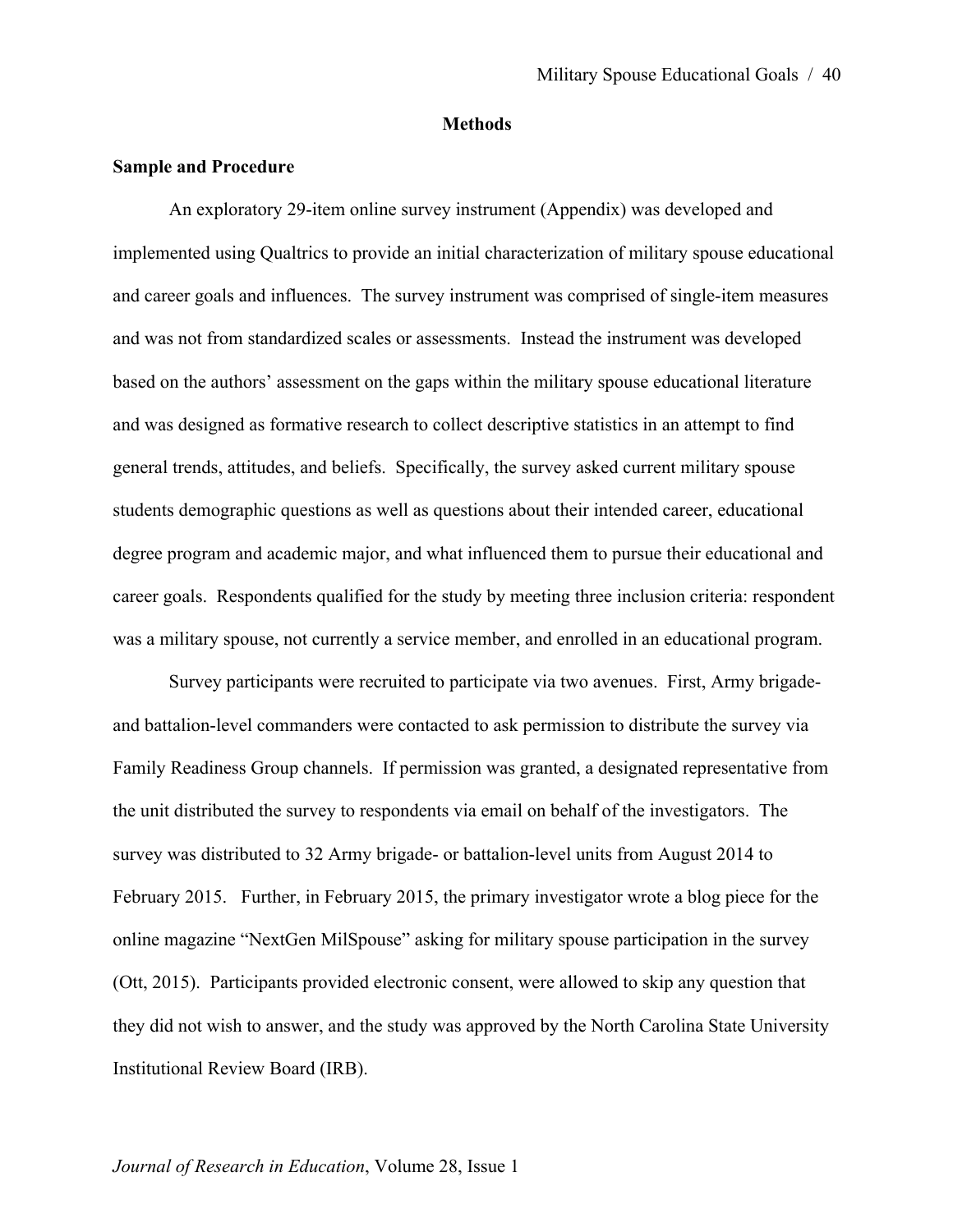The survey was open from August 2014 to April 2015. In total, 358 respondents accessed the survey, with 150 respondents qualifying based on the criteria described above. Three of the 150 qualified respondents were excluded from analyses due to duplicate entries or survey testing. Therefore, the qualified respondents for this study totaled 147 individuals.

#### **Measures**

Demographic characteristics were obtained, including age (measured continuously in years), sex (male or female), race (White, European-American, Caucasian; Black or African American; Asian/Pacific Islander, Asian-American; Native American, American Indian, Aleut; Other), and ethnicity (Hispanic/Latino or Non-Hispanic/Non-Latino). Participants also reported the number of children under the age of 18 that were living in their household and their spouse's rank. Due to the small number of participants who identified as minority races, race was dichotomized as White and All Other Races for our analyses. In addition, spouse's rank was categorized as E-1 through E-3 (junior enlisted), E-4 through E-6 (mid-enlisted; noncommissioned officer), E-7 through E-9 (senior-enlisted; senior non-commissioned officer), O-1 through O3 and W1 through W3 (junior officer; company grade), and O-4 through O-6 (midofficer; field grade).

Factors influencing educational decision-making were assessed using a Likert-type scale. For example, participants were asked to report how several factors (i.e., fits with military lifestyle, genuine interest, ease with finding a job, fits with family demands) influenced the decision to pursue their current career goals and academic major. Response options ranged from  $1 =$  no influence to  $5 =$  highly influenced.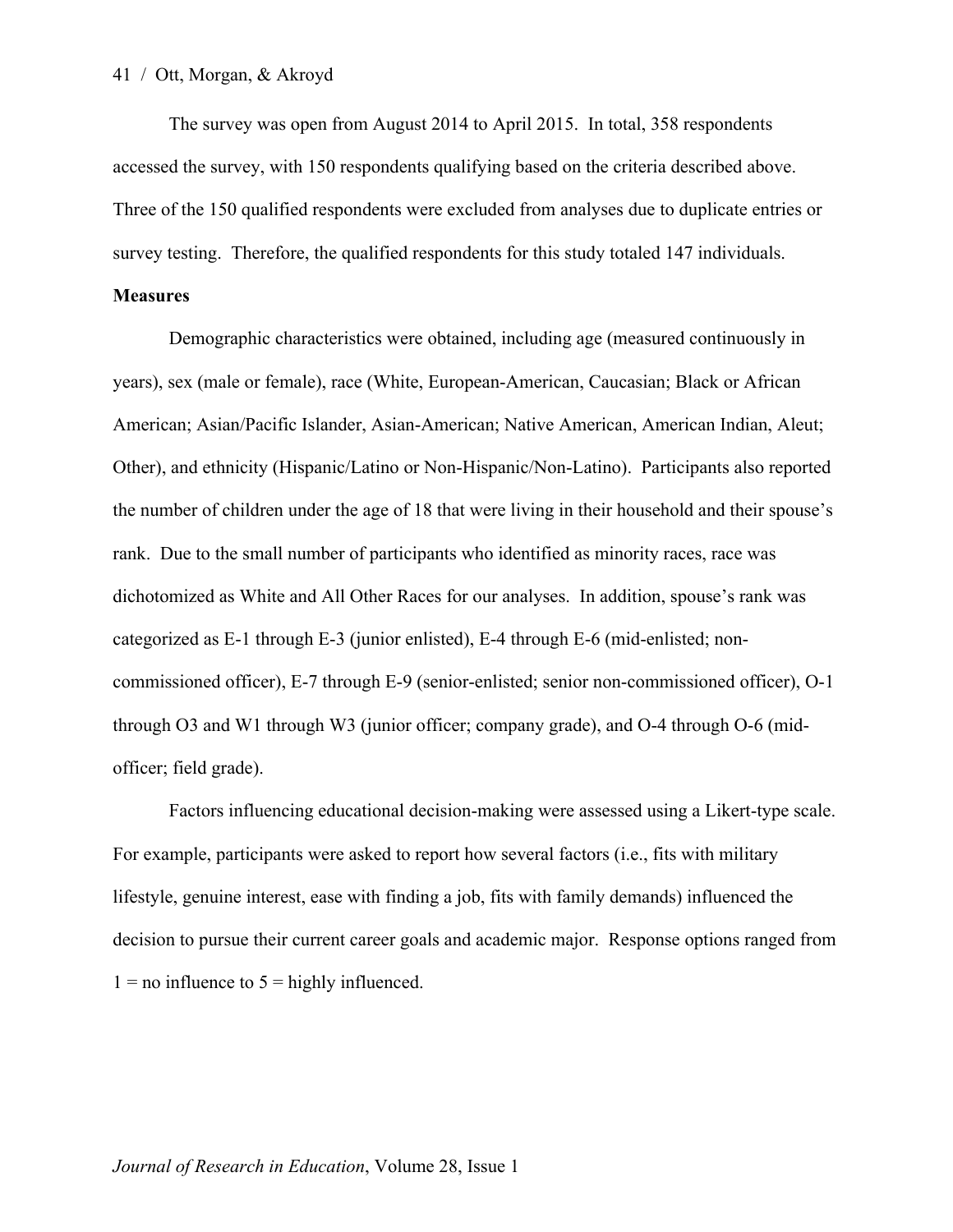## **Analytic Strategy**

All data were analyzed using IBM SPSS Version 22 and Microsoft Excel Version 14. To answer our first research question, descriptive statistics were run to describe the sample and to identify the career paths, academic majors, and educational degrees being pursued. Estimation of average levels of influence factors on educational decision-making using a Likert-type scale was performed to address our second research question. Bivariate correlations were analyzed to assess collinearity and analyses of variance (ANOVAs) were utilized to determine if variables of interest (e.g., career influence) were related to categorical variables (e.g., race). Data presented is representative of the number of respondents who answered each question, with respondents being allowed to not respond to specific questions if desired (as requested by the IRB).

#### **Results**

#### **Demographic Characteristics**

Respondents were primarily female ( $n = 145, 99.3\%$ ), in the 25-29 years of age group, and identified as White, European-American, or Caucasian and non-Hispanic or non-Latino (Table 1). Most respondents were married to mid-enlisted (E-4 to E-6) service members who were in the Army (Table 1). Fort Bragg (*n* = 26, 19.3%), Fort Campbell (*n* = 36, 26.7%), and Fort Drum  $(n = 13, 9.6\%)$  were the most commonly reported duty stations at the time of this study.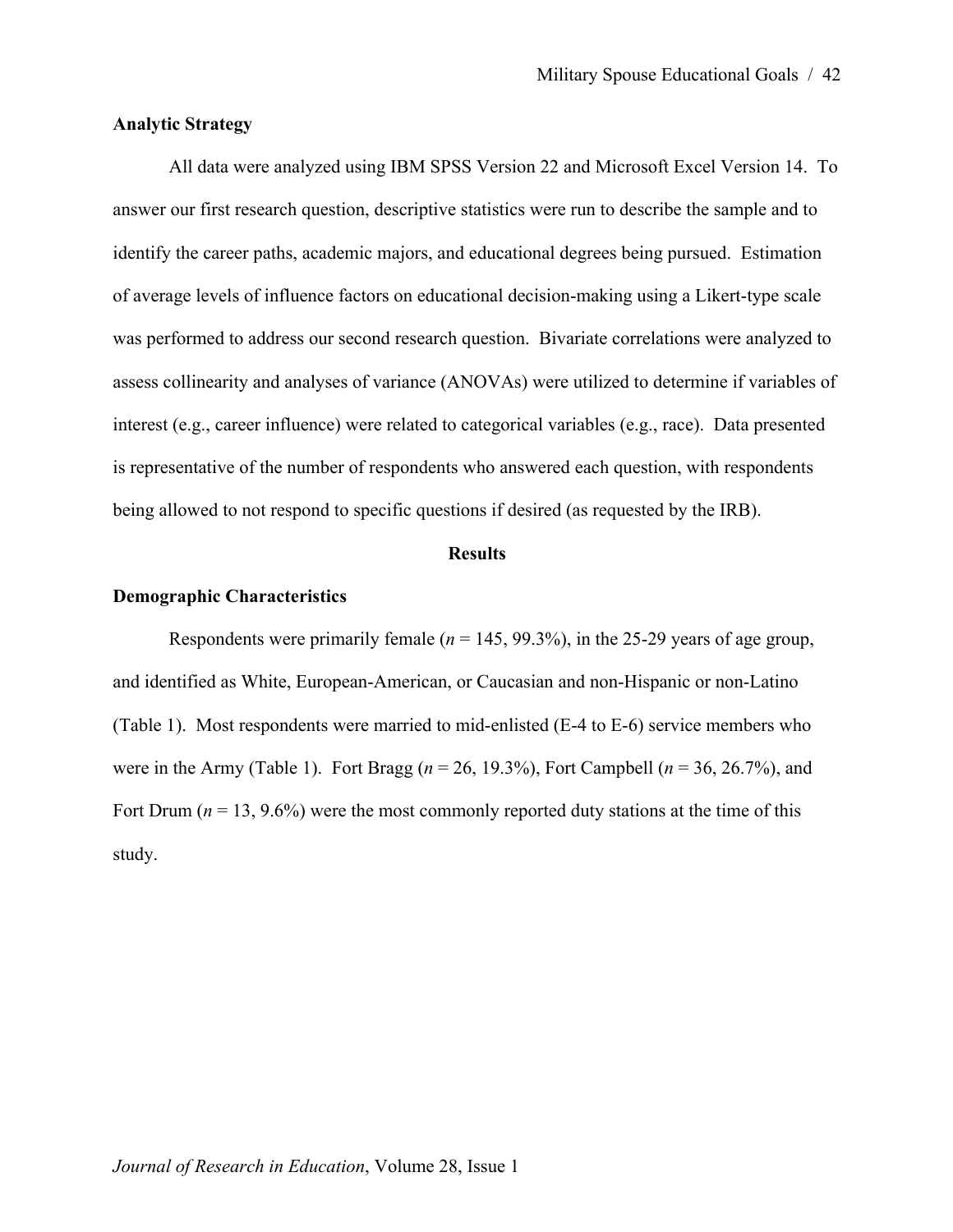# 43 / Ott, Morgan, & Akroyd

Table 1.

*Descriptive Statistics of Demographic Variables*

| Variable                                | Number         | $\frac{0}{0}$ |
|-----------------------------------------|----------------|---------------|
| Age                                     |                |               |
| 19 or less                              | $\overline{2}$ | 1.6           |
| 20-24                                   | 22             | 17.9          |
| 25-29                                   | 44             | 35.8          |
| 30-34                                   | 22             | 17.9          |
| 35-39                                   | 23             | 18.7          |
| 40 or greater                           | 10             | 8.1           |
| Race                                    |                |               |
| White, European-American, Caucasian     | 121            | 83.4          |
| <b>Black or African American</b>        | 11             | 7.6           |
| Asian/Pacific Islander, Asian American  | 3              | 2.1           |
| Other                                   | 10             | 6.9           |
| Ethnicity                               |                |               |
| Hispanic/Latino                         | 20             | 14.5          |
| Non-Hispanic/Non-Latino                 | 118            | 85.5          |
| Number of children under 18             |                |               |
| $\boldsymbol{0}$                        | 56             | 40.0          |
| $1 - 2$                                 | 64             | 45.7          |
| 3 or greater                            | 20             | 14.3          |
| Service member rank                     |                |               |
| Junior enlisted $(E-1$ to $E-3)$        | $\overline{4}$ | 3.1           |
| Mid-enlisted $(E-4$ to $E-6)$           | 71             | 54.1          |
| Senior enlisted (E7 to E-9)             | 24             | 18.3          |
| Junior officer (O-1 to O-3; W-1 to W-3) | 26             | 19.9          |
| Mid-officer $(O-4 \text{ to } O-6)$     | 6              | 4.6           |
| Service branch                          |                |               |
| Army                                    | 122            | 83            |
| <b>Navy</b>                             | 5              | 3.4           |
| Air Force                               | 13             | 8.8           |
| Marines                                 | $\overline{4}$ | 2.7           |
| <b>Coast Guard</b>                      | $\overline{2}$ | 1.4           |
| Army National Guard                     | 1              | 0.7           |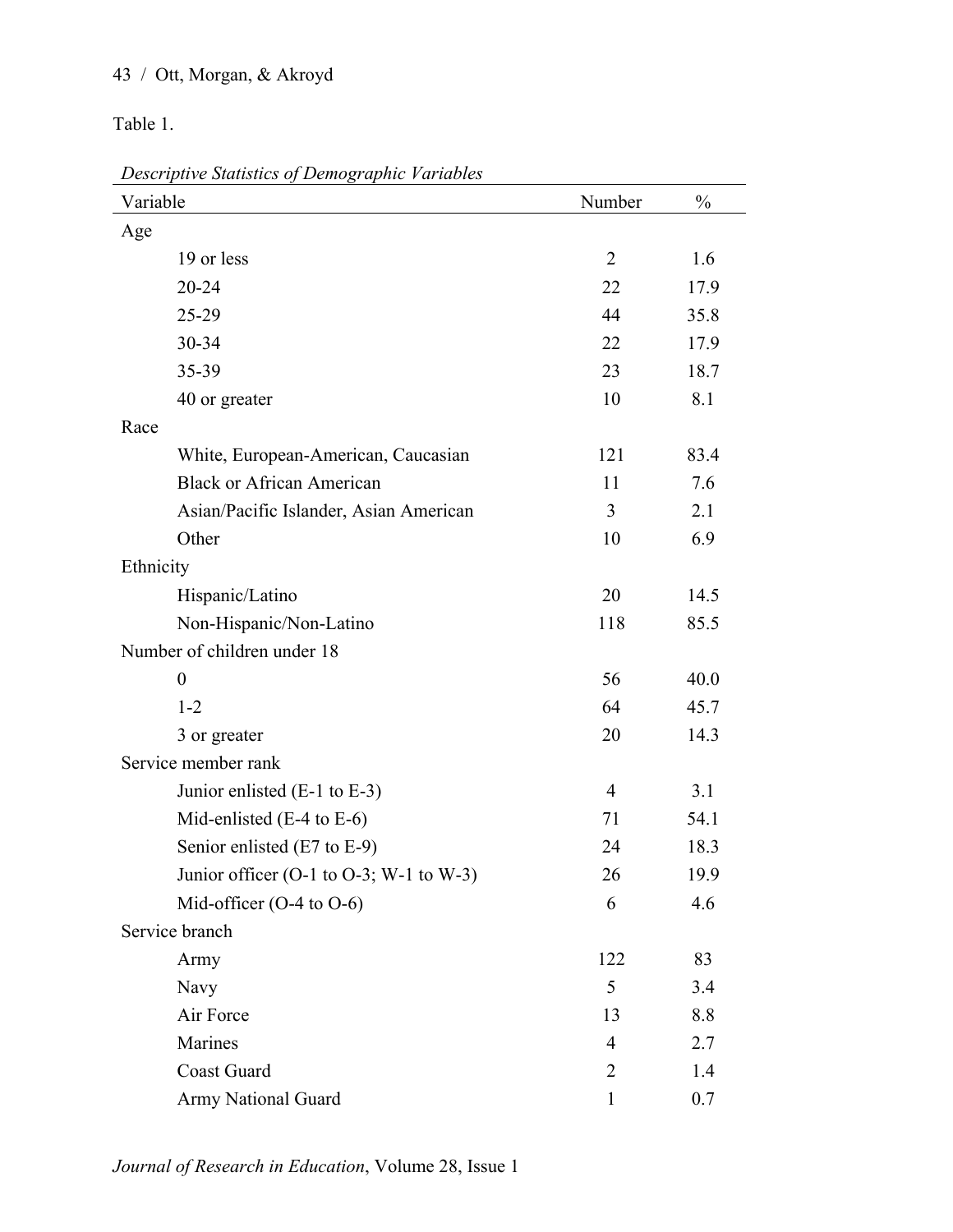Most respondents ( $n = 102, 69.4\%$ ) were enrolled in an educational program full-time; 45 (30.6%) respondents were enrolled part-time. The highest level of education that the majority of participants had completed at the time of the study was high school or general education development (GED), bachelor's degree, and associate's degree (Table 2).

Table 2.

| <b>Educational Level</b>                             | Number | $\%$ |
|------------------------------------------------------|--------|------|
| Did not complete high school                         |        | 0.7  |
| High school or General Educational Development (GED) | 50     | 32.7 |
| Vocational certificate and/or training               | 11     | 7.5  |
| Associate's degree (A.S. or A.A.)                    | 23     | 15.6 |
| Bachelor's degree (B.S. or B.A.)                     | 43     | 29.3 |
| Master's degree (e.g., M.S. or M.A.)                 | 15     | 10.2 |
| Doctoral degree (e.g., Ph.D. or Ed.D.)               | 2      | 1.4  |
| Medical degree (e.g., M.D., D.V.M., D.D.S)           |        | 0.7  |
| Professional Degree (e.g. J.D., P.A.)                |        | 0.7  |

*Highest Level of Education Completed at the Time of the Study* 

# **Career Fields, Educational Degrees, and Academic Majors**

One hundred twenty-five respondents answered the question asking about their desired career goals. The respondents' top four desired career fields were in the following categories: medical field (*n* = 41, 32.8%), business (*n* = 22, 17.6%), mental health and behavioral science (*n*  $= 21, 16.8\%$ ), and education ( $n = 17, 13.6\%$ ). Within the medical field, nursing ( $n = 17, 13.6\%$ ) and allied health  $(n = 11, 8.8\%)$  careers were the most reported. General business, accounting, and management were equally reported within the business field, with  $4.8\%$  ( $n = 6$ ) of total respondents each. Within the education field,  $8.0\%$  ( $n = 10$ ) of total respondents wanted to pursue careers in K-12 education and 5.6% (*n* = 7) wanted to pursue careers in higher education.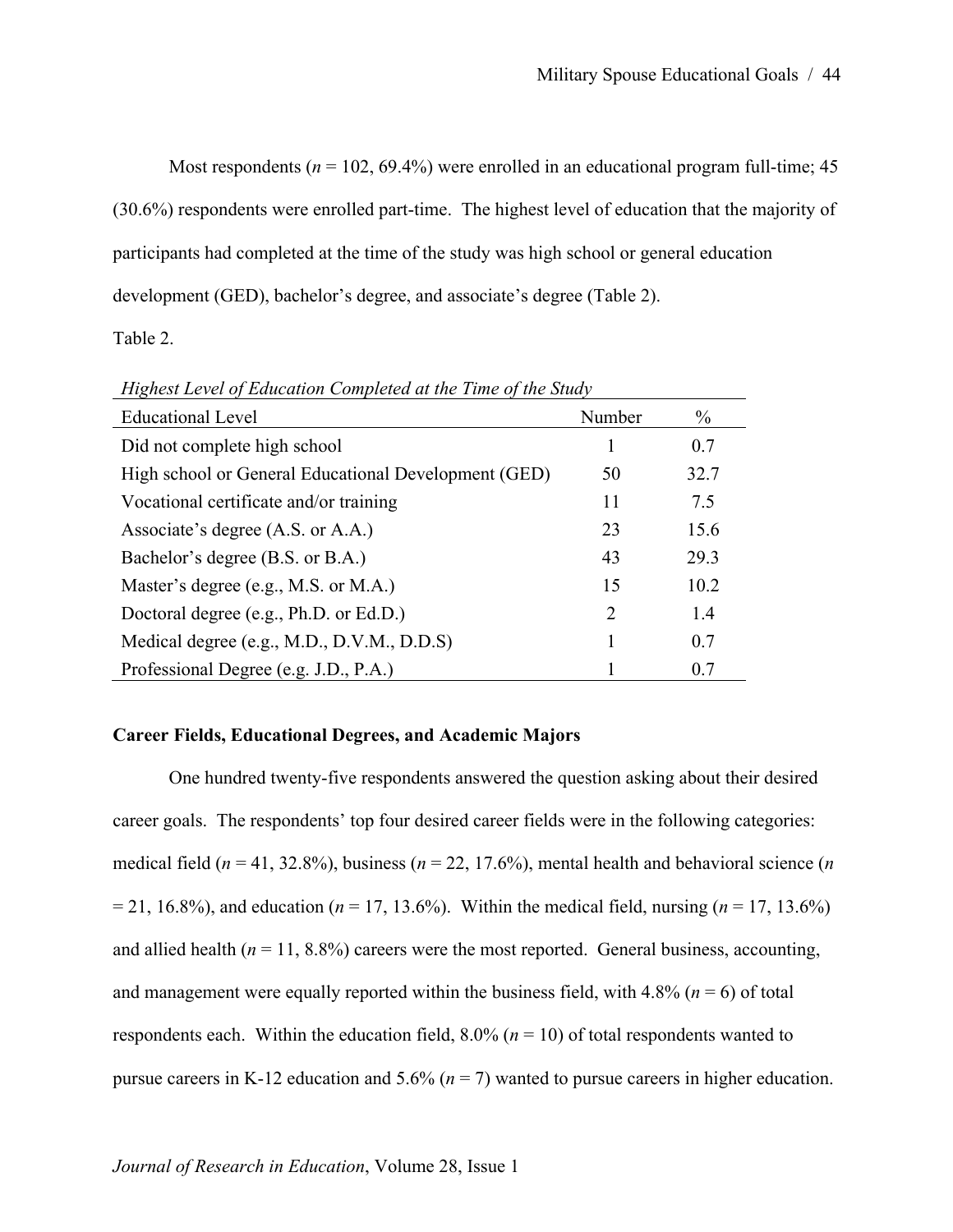Mental health was the top specific career field reported with  $14.4\%$  ( $n = 18$ ) of total respondents. The overwhelming majority ( $n = 127, 94.8\%$ ) of respondents were taking courses towards their intended career field at the time of this study. Seven spouses (5.2%) were not taking courses towards their intended career field.

When asked about the educational degree that they were currently pursuing, the majority of the respondents were working towards an associate's degree, bachelor's degree, or master's degree (Table 3). Five (3.8%) respondents were not currently working towards degrees; these respondents were working on postgraduate certificates (*n =* 2, 1.5%), classes to help graduate school application ( $n = 1, 0.8\%$ ), classes for current career ( $n = 1, 0.8\%$ ), or did not disclose a reason  $(n = 1, 0.8\%)$ . When asked when they began working on their current degree, 66 (52.7%) responded one year or less. Forty-nine (38.8%) had been working on their educational program for 2-4 years and 11 (8.7%) responded 5 years or more.

Table 3

| Degree                                     | Number | $\frac{0}{0}$ |
|--------------------------------------------|--------|---------------|
| I am not working towards a degree          | 5      | 3.8           |
| Vocational certificate and/or training     |        | 5.4           |
| Associate's degree (A.S. or A.A.)          | 23     | 17.7          |
| Bachelor's degree (B.S. or B.A.)           | 48     | 36.9          |
| Master's degree (e.g., M.S. or M.A.)       | 34     | 26.2          |
| Doctoral degree (e.g., Ph.D. or Ed.D.)     | 4      | 3.1           |
| Medical degree (e.g., M.D., D.V.M., D.D.S) | 3      | 2.3           |
| Professional Degree (e.g. J.D., P.A.)      | 6      | 4.6           |

*Educational Degrees Military Spouse Respondents Are Currently Working Towards*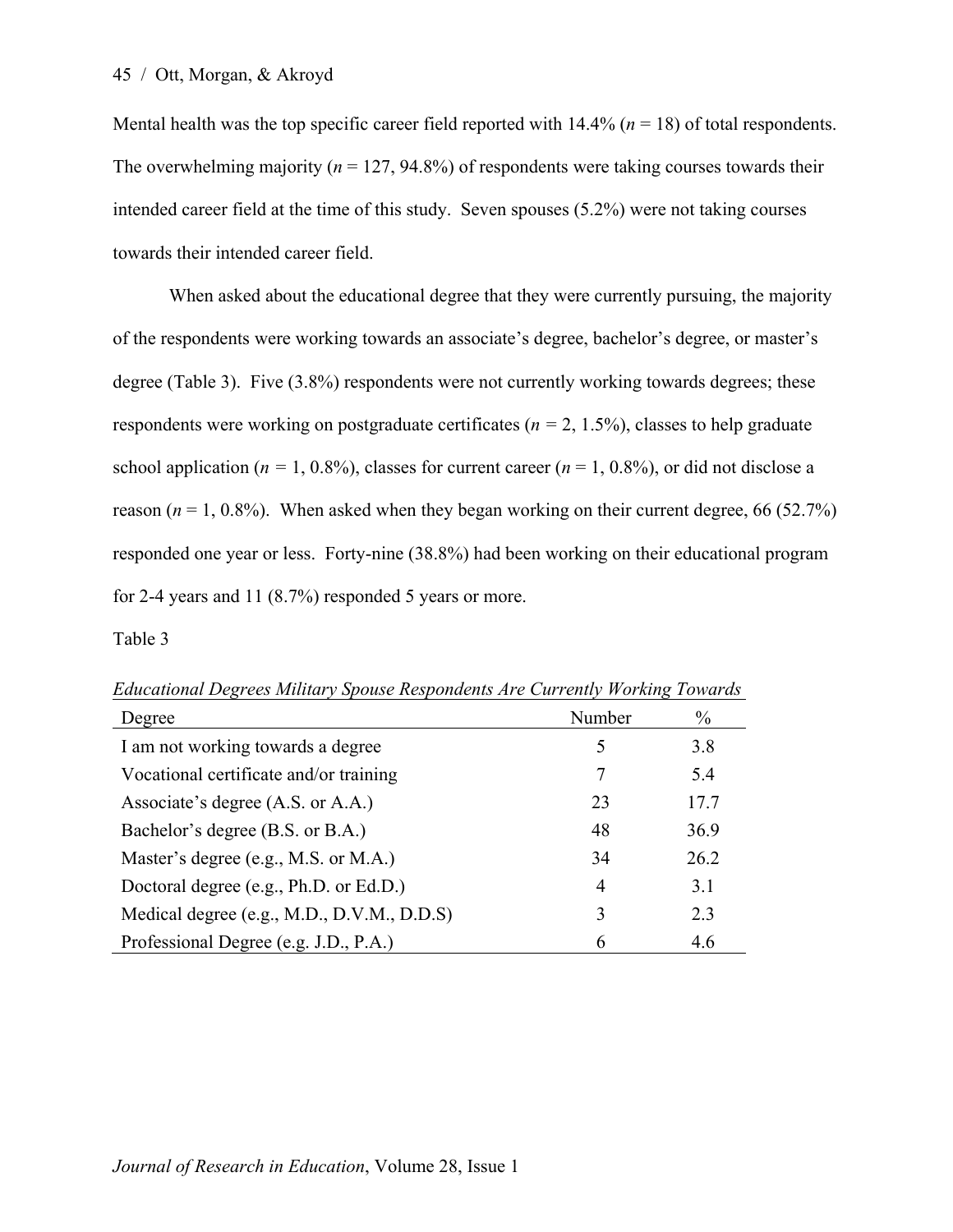The majority of respondents listed a master's degree when asked what about the highest

degree or certificate level they envisioned needing to achieve their career goals (Table 4).

Doctoral degree and bachelor's degree were the second and third most common responses,

respectively.

Table 4.

| Degree                                            | Number         | $\%$ |
|---------------------------------------------------|----------------|------|
| I will not have to complete any further education | 3              | 2.3  |
| Vocational certificate and/or training            | $\overline{4}$ | 3.1  |
| Associate's degree (A.S. or A.A.)                 | $\overline{4}$ | 3.1  |
| Bachelor's degree (B.S. or B.A.)                  | 21             | 16.3 |
| Master's degree (e.g., M.S. or M.A.)              | 47             | 36.4 |
| Doctoral degree (e.g., Ph.D. or Ed.D.)            | 29             | 22.5 |
| Medical degree (e.g., M.D., D.V.M., D.D.S)        | 8              | 6.2  |
| Professional Degree (e.g. J.D., P.A.)             | 11             | 8.5  |
| Professional certification or licensure           | $\mathcal{D}$  | 1.6  |

*Highest Degree Military Spouses Envision Needing to Obtain Career Goals* 

One hundred twenty-two participants responded to the question about their current academic majors. Health-related majors ( $n = 35, 28.7\%$ ) were the most popular academic majors amongst the respondents, with nursing  $(n = 13, 10.7%)$  being the most reported major. Business majors ( $n = 23$ , 18.9%) were the second most cited, and accounting or MBA ( $n = 6$  or 4.9%) each) were the most frequently reported business majors. Science, technology, engineering, and mathematics (STEM) majors were third most popular ( $n = 20$ , 16.4%) and psychology ( $n = 6$ , 4.9%) and biology (*n* = 5, 4.1%) were the most reported STEM majors. Social science was the fourth most popular major ( $n = 16, 13.1\%$ ), with social work ( $n = 7, 5.7\%$ ) being the most frequently reported. Finally, education  $(n = 11, 9.0\%)$  and humanities  $(n = 8, 6.7\%)$  were the fifth and sixth most popular majors, respectively.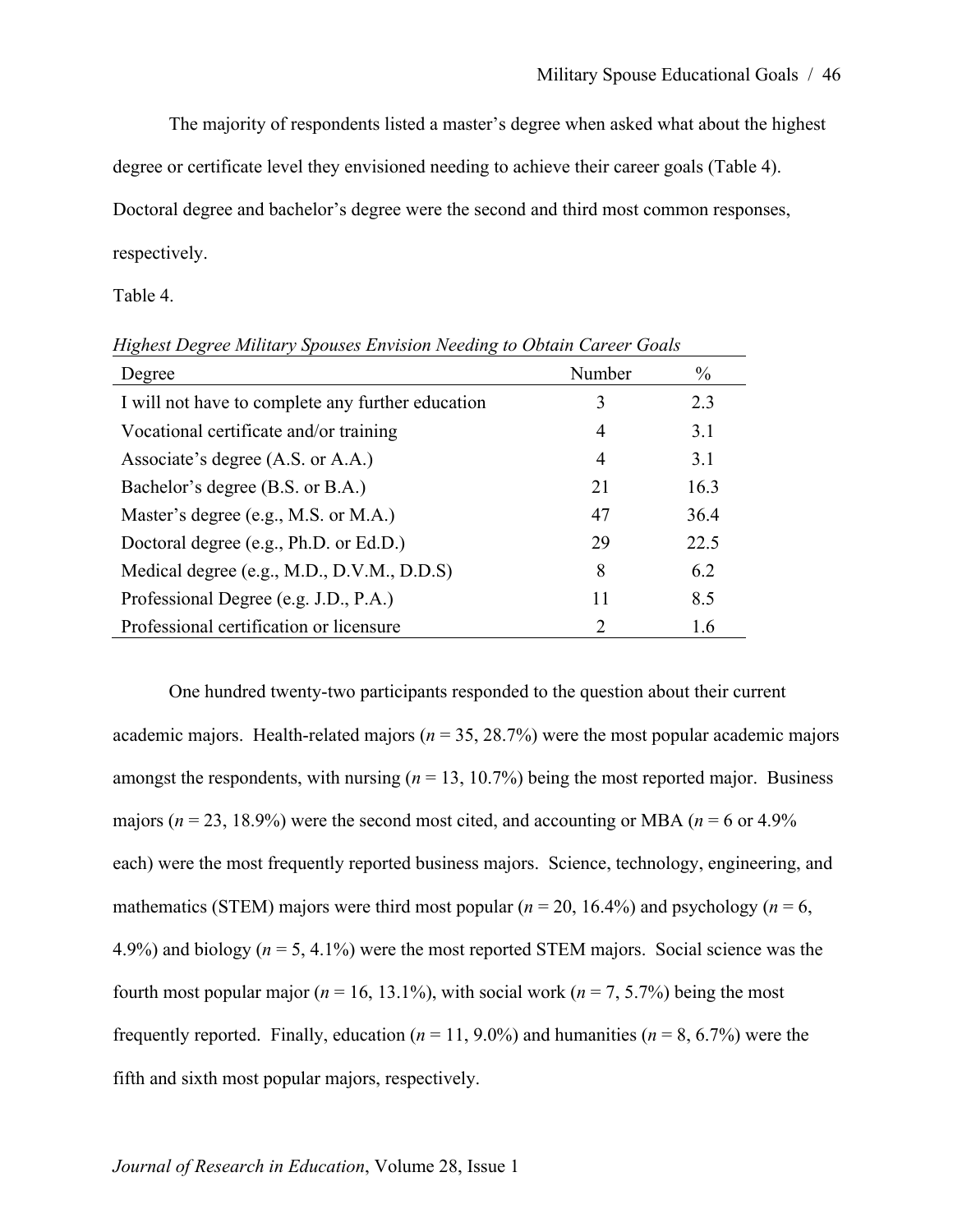#### **Career and Academic Major Influences**

When asked which factors influenced their career selection, respondents denoted that genuine interest was the top influence for their selected career choice (Table 5). Military lifestyle was listed as the lowest influence based on influence scale means. Financial reasons (8 of 20 or 40% of respondents who answered this question) were the most commonly cited "other" factor that influenced respondent's career goals.

Table 5.

| Factor                        | Number | Mean | SD   |  |  |
|-------------------------------|--------|------|------|--|--|
| Fits with military lifestyle  | 131    | 3.11 | 1.64 |  |  |
| Genuine interest in the field | 131    | 4.66 | 0.72 |  |  |
| Ease of finding a job         | 131    | 3.61 | 1.30 |  |  |
| Fits with family demands      |        | 3.55 | .40  |  |  |

*Factors Influencing Military Spouse Career Selections*

A Pearson's *r* correlation coefficient analysis was performed to determine the relationship between spouse's rank and career influences. A statistically significant negative correlation was observed between spouse's rank and fitting with family demands ( $r = -0.23$ ,  $p =$ 0.009). This suggests that fitting with family demands was a greater influence for participants whose spouses were lower ranking than those who were higher ranking. All other correlations between spouse's rank and career influences were nonsignificant. ANOVAs were then used to determine the relationship between race and career influence. A statistically significant difference of means was found between race and genuine interest in a career field (*F*[1] = 5.36, *p*  = .022). These results suggest that White, European-American, or Caucasian military spouses were more likely to choose their career field based on genuine interest than all other racial identities.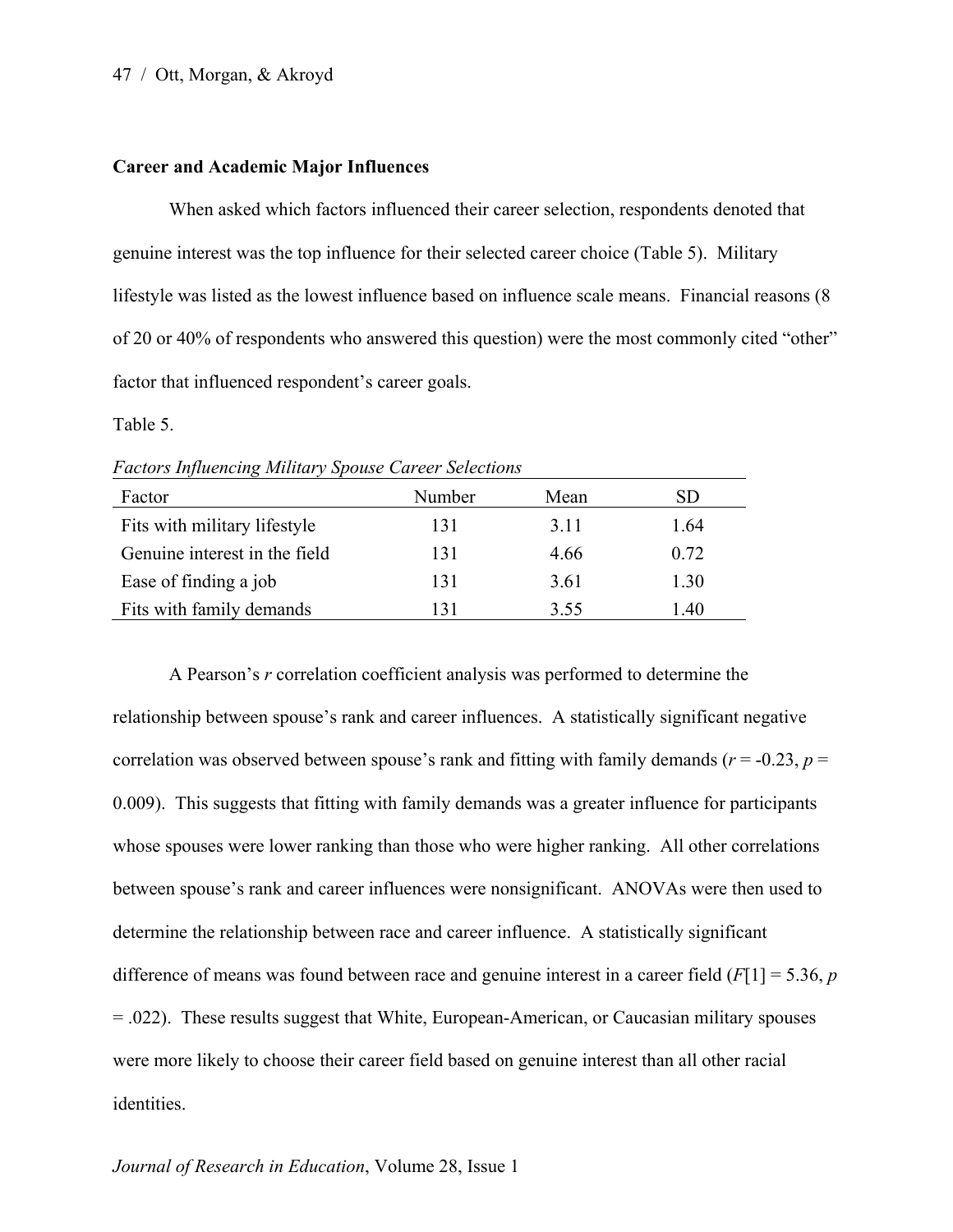The majority of respondents stated that they would pursue their chosen career path if not affiliated with the military  $(n = 103, 79.2\%)$ . Of those who would select a different career path, 13 of 26 (50%) stated that they would pursue careers in the science and health fields, with interest in the field listed as the top reason.

When asked about the factors that influenced their academic major selection, respondents again listed genuine interest as the top reason (Table 6). Fitting with the military lifestyle was listed as the lowest influence.

Table 6*.*

| <b>Factors Influencing Military Spouse Major Selections</b> |
|-------------------------------------------------------------|
|-------------------------------------------------------------|

| Factor                           | Number | Mean | SD   |
|----------------------------------|--------|------|------|
| Fits with military lifestyle     | 125    | 3.04 | 1.69 |
| Genuine interest in the field    | 124    | 4.60 | 0.80 |
| Ease of finding a job            | 125    | 3.78 | 1.22 |
| A convenient program was offered | 125    | 3.62 | 147  |
| Fits with family demands         | 221    | 3 37 | 1.48 |

All correlations between spouse's rank and major influences were nonsignificant. ANOVAs were then used to determine the relationship between race and academic major influence. A statistically significant difference of means was found between race and genuine interest in a major  $(F[1] = 4.56, p = .035)$ . These results suggest that genuine interest in the field was a greater influence for White, Caucasian, and European-American spouses than for minority spouses. This is consistent with our career influence findings.

## **Discussion**

The overall goal of this exploratory study was to investigate the career and educational goals and influences of current military spouse students. Our respondent pool resembles previous reports of the military spouse community (Harrell et al., 2004; Maury & Stone, 2014;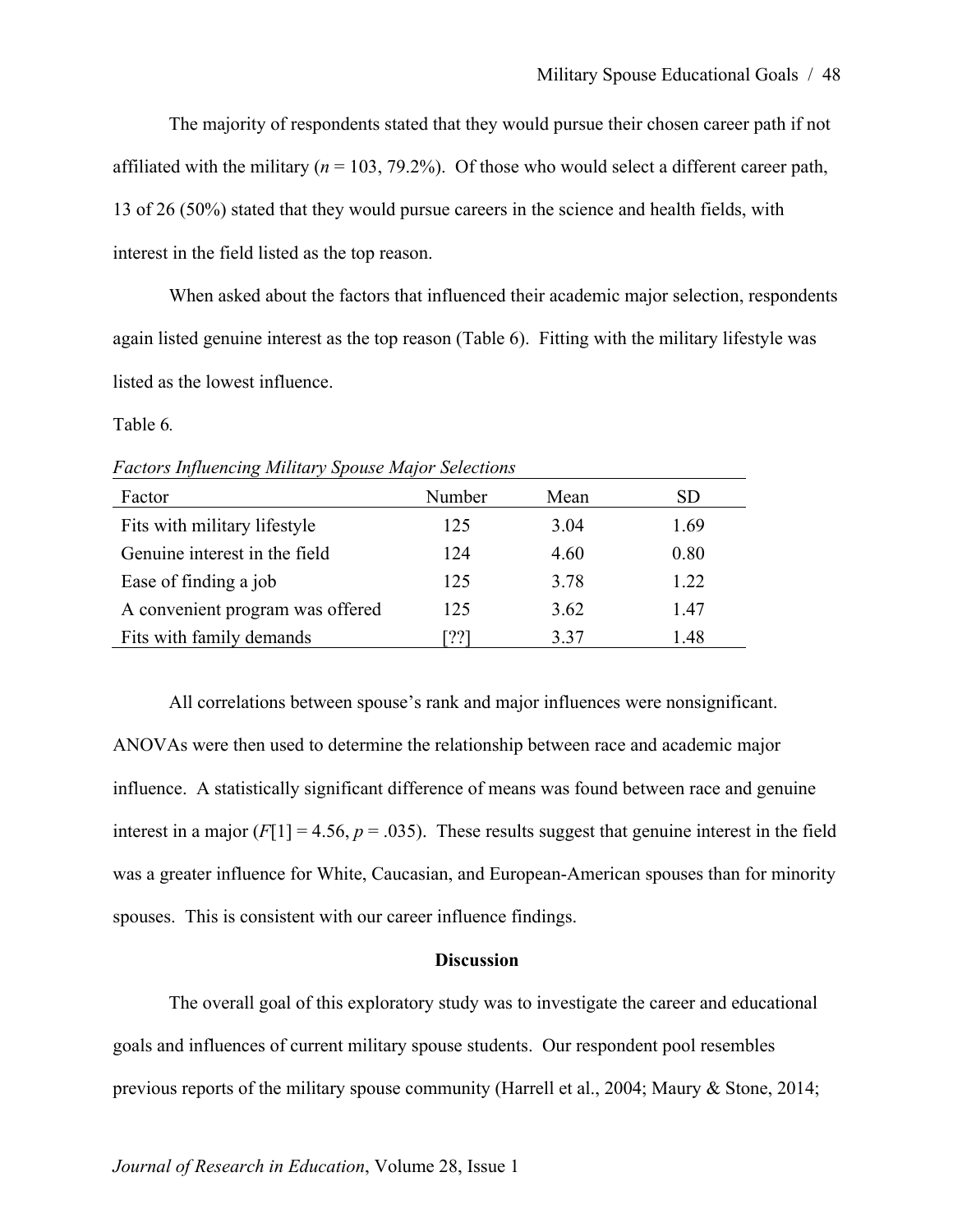National Military Family Association, 2007). The sample was primarily Army, which is likely due to the recruiting strategies. Also reflecting the military community, the majority of participants were married to enlisted service members, with E-4 to E-6 being the most common ranks (United States Department of Defense, 2013).

Our results demonstrate that the medical, business, mental health and behavioral science, and educational fields are the top careers that current military spouse students' desire. Interestingly, these fields are all portable career fields that military spouses have been recommended to pursue by the DoD (United States Department of Defense, 2009). Our data also reveal that current military spouses are pursuing academic majors to enter these fields and working on their current degrees for four years or less.

#### **Military Spouses Desire Advanced Degrees**

At the time of this study, the majority of respondents were classified as non-traditional students based on age (Bean & Metzner, 1985) and 85.8% of respondents had completed a bachelor's degree or lower. Prior research demonstrates that military spouses place a high emphasis on education (Defense Manpower Data Center, 2007; Harrell et al., 2004). Our data support this with 73.1% of respondents working towards a bachelor's degree or higher at the time of this study. Further, 73.7% of respondents stated that they envisioned needing a graduate or professional degree to obtain their desired career goal. Educational assortative mating (Mare, 1991; Schwartz & Mare, 2005) explains our findings given that the military places a strong emphasis on the education and training of its service members. At the time of enlistment, service members perform well on the standardized Armed Forces Qualifying Test and have higher rates of high school graduation compared to the civilian sector (Clever & Segal, 2013; Watkins & Sherk, 2008). The military is also an avenue for many enlisted service members to obtain an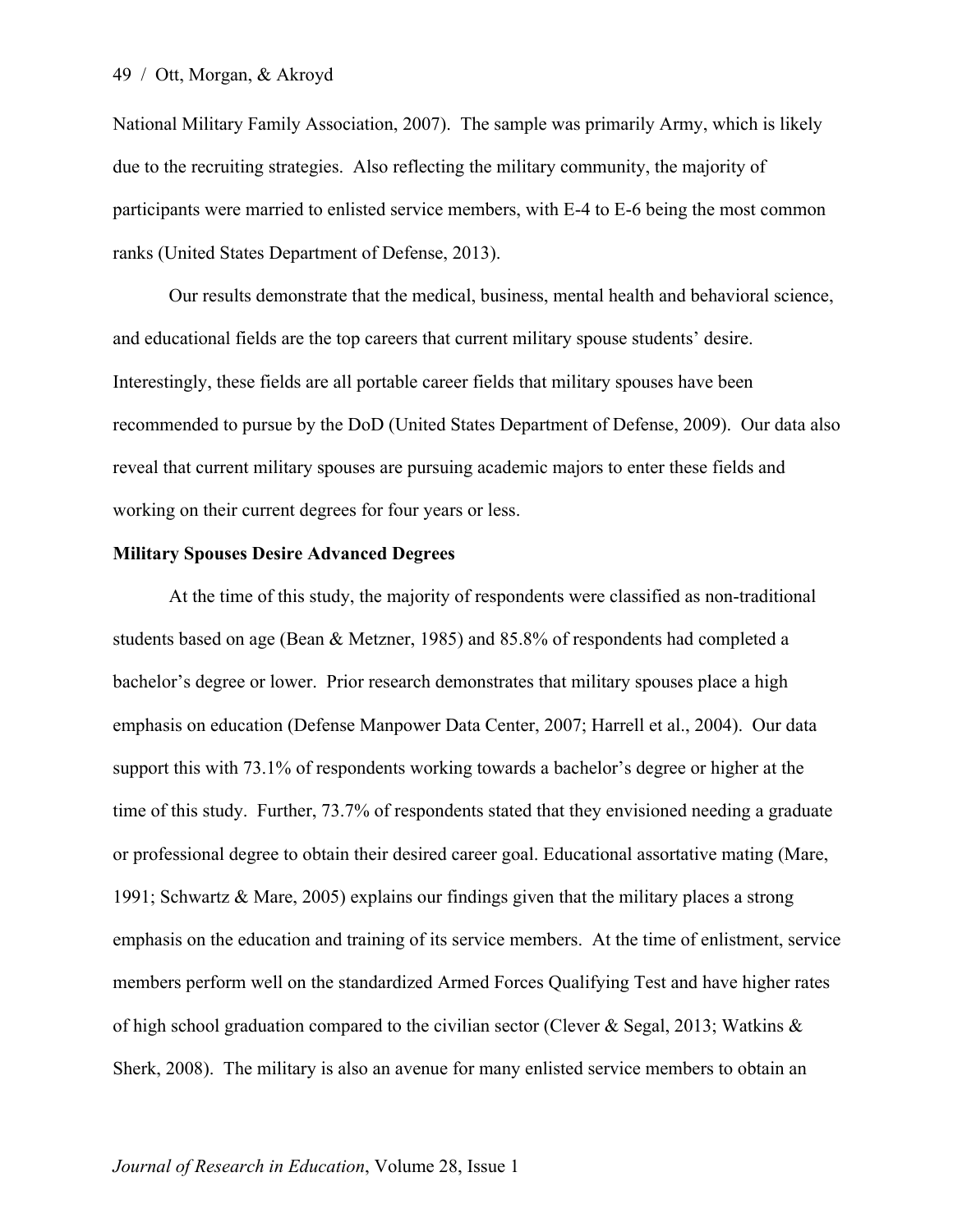education and there are numerous educational benefits available to them (United States Congress, 2004).

#### **Influences Affecting Military Spouse Career Selection**

Our data also demonstrate that military spouses select their intended career and academic major based on genuine interest. This is supported by our observation that the majority of military spouses would pursue their intended career field if not associated with the military. Interestingly, the military lifestyle had the least influence on military spouse career and academic major selection. The military has been described as a "greedy institution" and demanding of both service members and military families, to include spouses (Harrell, 2001; Wechsler Segal, 1986). We were surprised that the military lifestyle was not a greater influence on military spouse career and academic major selection given reports of deployments and frequent relocations being hindrances to military spouse career and educational advancement (Harrell et al., 2004; Hayes, 2011; National Military Family Association, 2007). Our data therefore implies that military spouses are pursuing degrees based on personal interest, possibly with the intent to create a meaningful identity independent of the military.

Our data also demonstrated that when selecting careers, enlisted spouses place a higher emphasis on fitting with family demands than officer spouses. There are two likely explanations for this observation, both of which need to be investigated further. The first is that enlisted spouses tend to be younger than officer spouses and have younger families to raise and support. Therefore, enlisted spouses may be seeking flexible careers that allow them to tend to the needs of their families while pursuing professional goals in the context of the military lifestyle. An alternative explanation could be that officer spouses likely complete their bachelor's degree prior to marrying given that officers are required to complete a bachelor's degree to commission.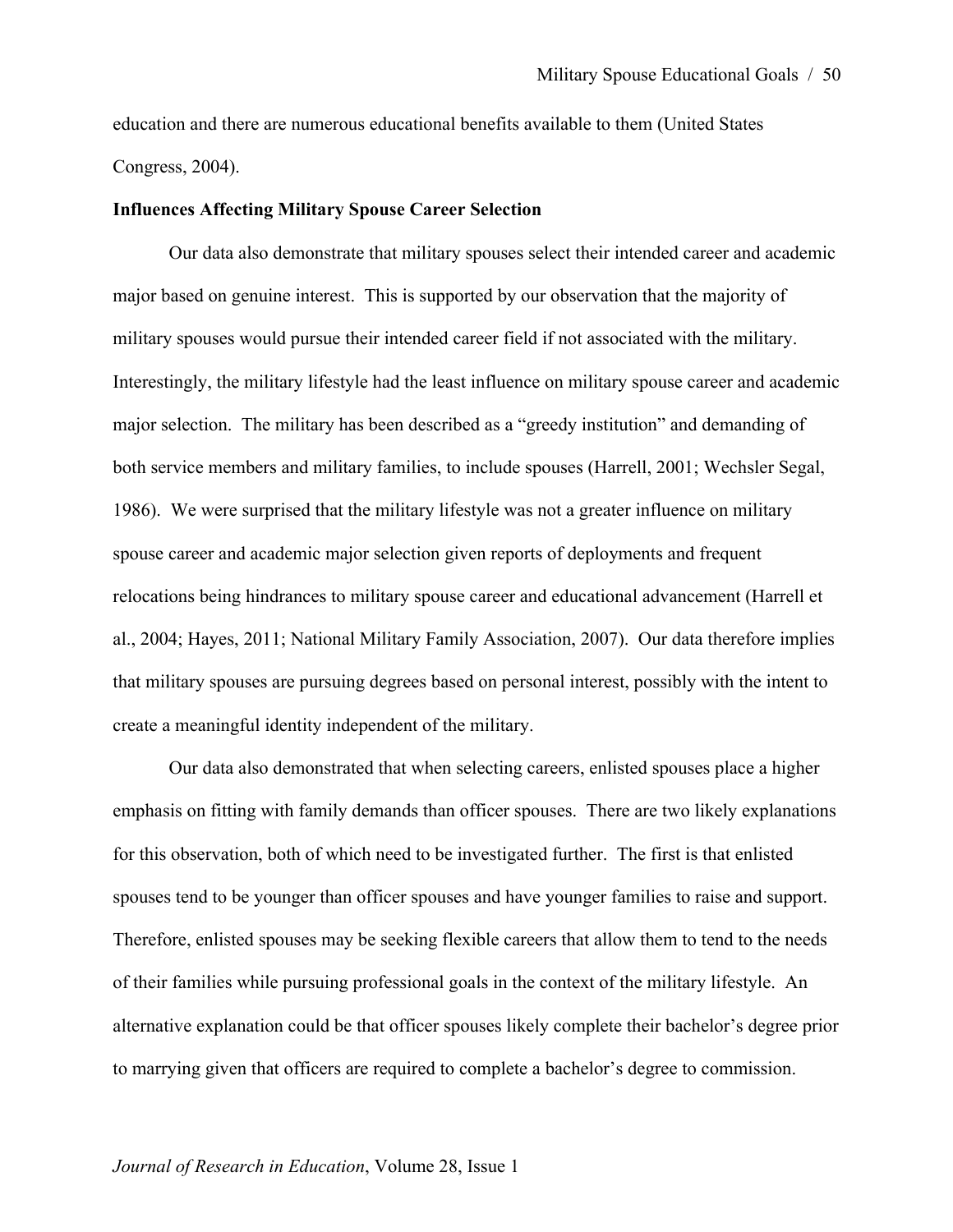Therefore, officer spouses could be more established in their careers and also or alternately working towards a graduate degree before starting a family.

Our data also revealed that non-minority spouses were more likely than minority spouses to select their career and academic major based on genuine interest. A meta-analysis revealed that while race or ethnicity does not affect the career aspirations of an individual, different racial or ethnic groups perceive career opportunities and barriers differently (Fouad & Byars-Winston, 2005). Our findings could imply that minority spouses may perceive the unique barriers imposed by the military lifestyle differently than non-minority spouses. This could cause minority spouses to select a career or educational major based on other influences, such as cultural acceptance. According to our analysis, minority spouses were not more likely to select a career or major based on the military lifestyle or fitting with family demands. Hence, further investigation is needed to understand the factors that may influence the career and academic major selection of minority military spouses.

#### **Implications and Future Research**

Numerous military spouses report that the financial burden associated with attending college prohibit them from advancing their education (United States Department of Defense, 2009). To help alleviate this burden, the DoD has created the MyCAA program, which provides rank eligible spouses with tuition assistance to obtain an associate's degree or pay licensure or certification fees (Military.com, n.d.). However, spouses wanting to pursue a bachelor's degree or higher, which include the majority of spouses in this study, do not qualify for the MyCAA program. This highlights the need to develop government-supported programming specifically geared towards spouses who want to pursue advanced degrees.

Furthermore, institutions of higher education can develop programming to support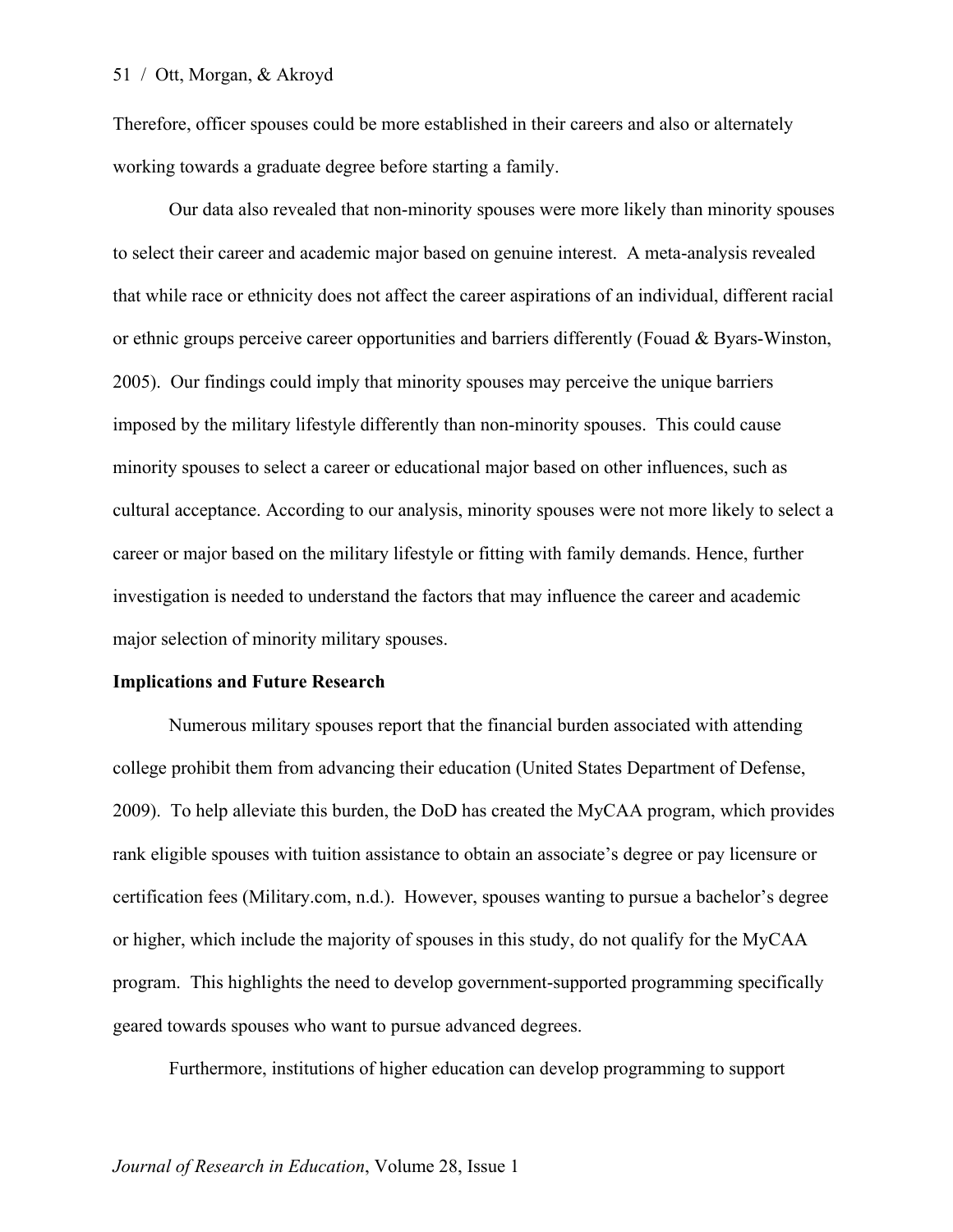military spouse students. As discussed by Gleiman (2013), faculty, advisors, and administrators at institutions of higher education can support military spouse students by familiarizing themselves with the military culture and the unique challenges that military spouses face. This will help to decrease both personal and institutional barriers that may impede military spouse student success. Solutions to these barriers include flexible admissions policies, counseling and mental health support, child care and financial aid resources, accelerated and adaptable academic programs, increased educational accessibility, and adopting the policies of the Service Members Opportunity Colleges, a network of institutions that agree to transfer credits for militaryconnected students (Gleiman & Swearengen, 2012; Harrell et al., 2004; National Military Family Association, 2007, United States Congress, 2004).

Based on these exploratory findings, numerous research questions still exist. First, given that the majority of the spouses in our study were Army, determining if spouses from other service branches have the same educational and career interests and influences is of importance. Similarly, with two minor exceptions, the factors that influenced the career and educational major selection within specific military spouse populations did not differ. Therefore, further investigating the factors that influence the educational and career goals of explicit military spouse populations (e.g., enlisted versus officer spouses) would be important to determine the specific needs and desires of the military spouse community. It is also important to evaluate how the barriers faced by military spouse students at all educational levels affect the retention of service members in the military. This would potentially provide insight into new programming or policies that could be adopted to support military spouse students and decrease service member attrition. Along the same lines, investigating the military spouse student awareness and perceived effectiveness of the various programs available to assist in their educational and career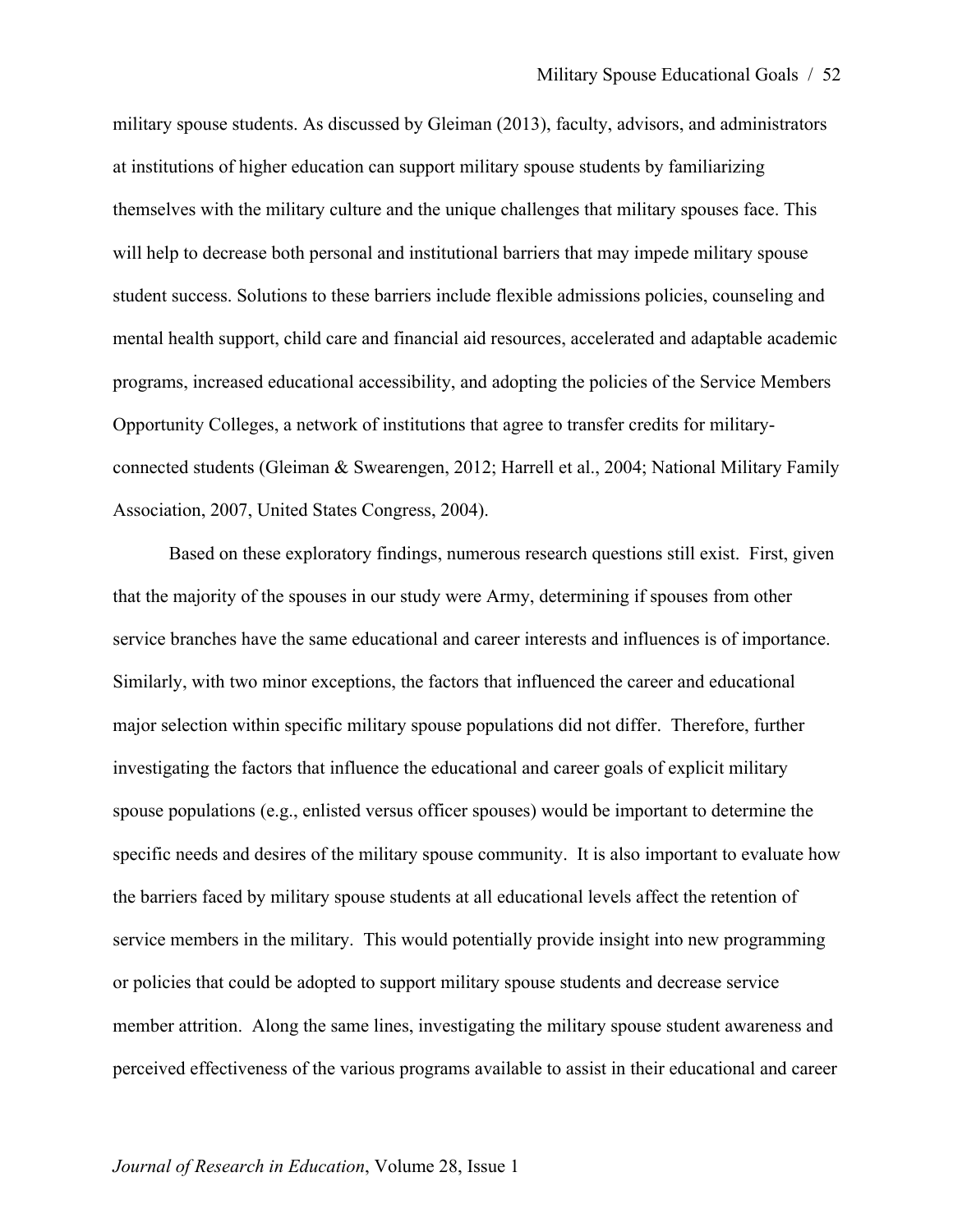advancement is of importance to evaluate the success of programming developed by the DoD, institutions of higher education, and other private organizations. Finally, understanding the specific educational needs of military spouses (e.g., institutional characteristics and preferred learning environments) will provide both the DoD and institutions of higher learning insight as to how best to support military spouse students.

#### **Conclusion**

Overall, our data demonstrate that military spouse career goals mirror recommendations from the DoD (United States Department of Defense, 2009) and involve attainment of advanced graduate degrees. Further, our data show that genuine interest is the greatest influence in military spouse career and academic major selection. These data highlight the need to further support military spouses in their educational and career endeavors through the development of policy and programming at both governmental and institutional levels. Given that retention of high caliber service members is dependent on the quality of life of military families (United States Department of Defense, 2004), supporting military spouse students is important to the overall readiness of our military.

#### **Acknowledgements**

The authors would like to thank the NCSU Biotechnology Program for their support of this project. Further, the authors would like to thank the participating Army brigades and battalions and Adrianna Domingos-Lupher and Michelle Volkmann from NextGen Milspouse for assisting with recruitment of study participants. Finally, the authors would like to thank Dr. Kenneth Maton and Patricia Esparza from UMBC and Kiersten Johnston at NCSU for their helpful conversations.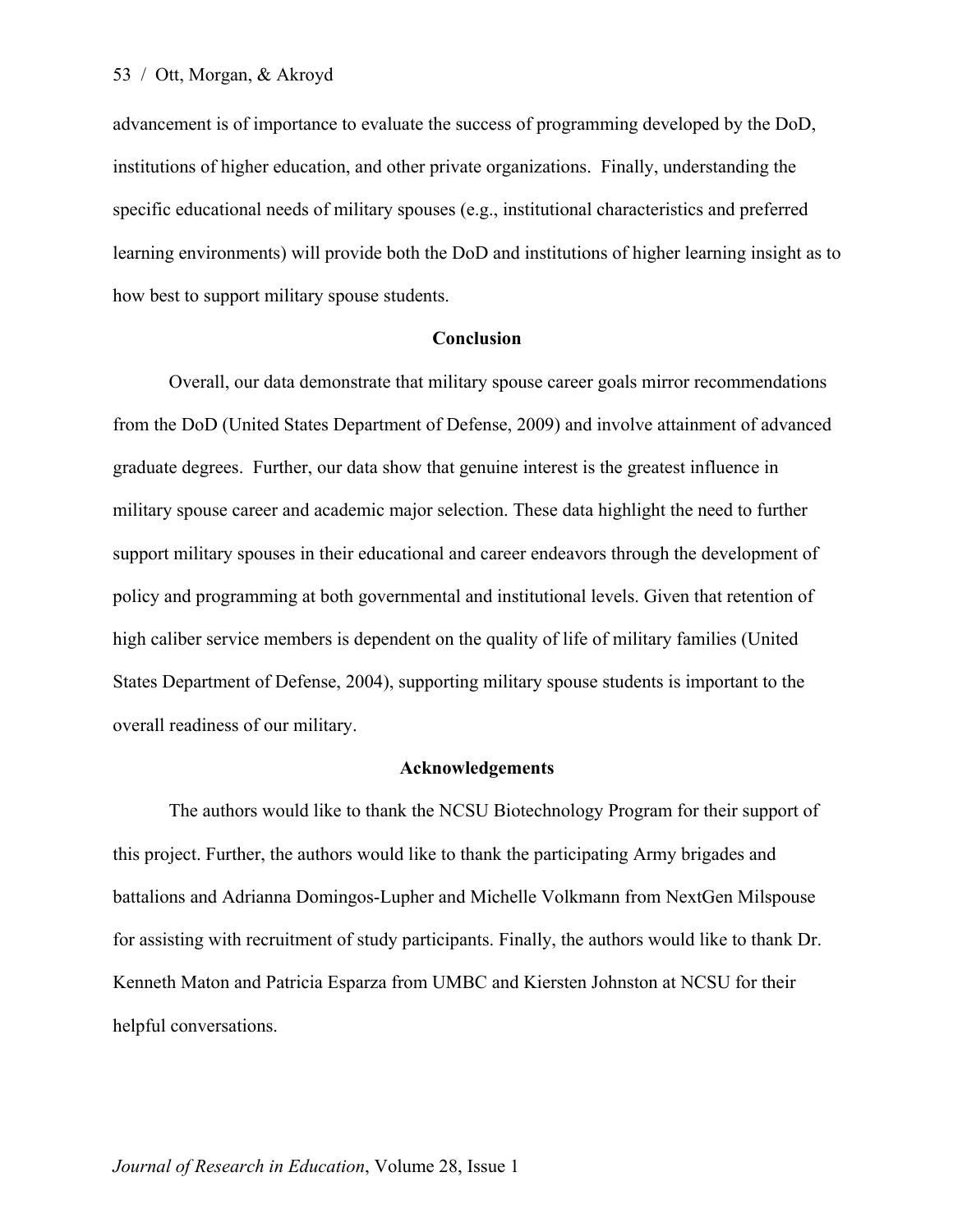#### **References**

- Bean, J. P., & Metzner, B. S. (1985). A conceptual model of nontraditional undergraduate student attrition. *Review of Educational Research*, *55*, 485–540. http://dx.doi.org/10.2307/1170245
- Clever, M., & Segal, D. R. (2013). The demographics of military children and families. *The Future of Children*, *23*, 13–39. http://dx.doi.org/10.1353/foc.2013.0018
- Defense Manpower Data Center. (2007). *2006 survey of active-duty spouses: Administration, datasets, and codebook* (DMDC Report No. 2006–34). Arlington, VA: Defense Technical Information Center.
- Durand, D. B. (1995). *The role of the army wife as perceived by male officers and their wives: Is it a commitment to the "Two-For-One" career pattern?* (Doctoral dissertation). University of Maryland, College Park, MD.
- Fouad, N. A., & Byars-Winston, A. M. (2005). Cultural context of career choice: Meta-analysis of race/ethnicity differences. *The Career Development Quarterly*, *53*, 223–233. http://dx.doi.org/10.1002/j.2161-0045.2005.tb00992.x
- Gleiman, A. (2013). *Facing transitions: Supporting the military spouse learner in higher education*. Paper presented at the Research-to-Practice Conference in Adult and Higher Education, Lindenwood University, St. Charles, MO. Retrieved from: http://www.lindenwood.edu/r2p/docs/Gleiman.pdf.
- Gleiman, A., & Swearengen, S. (2012). Understanding the military spouse learner using theory and personal narratives. *New Directions for Adult and Continuing Education*, *2012*(136), 77–88. http://dx.doi.org/10.1002/ace.20037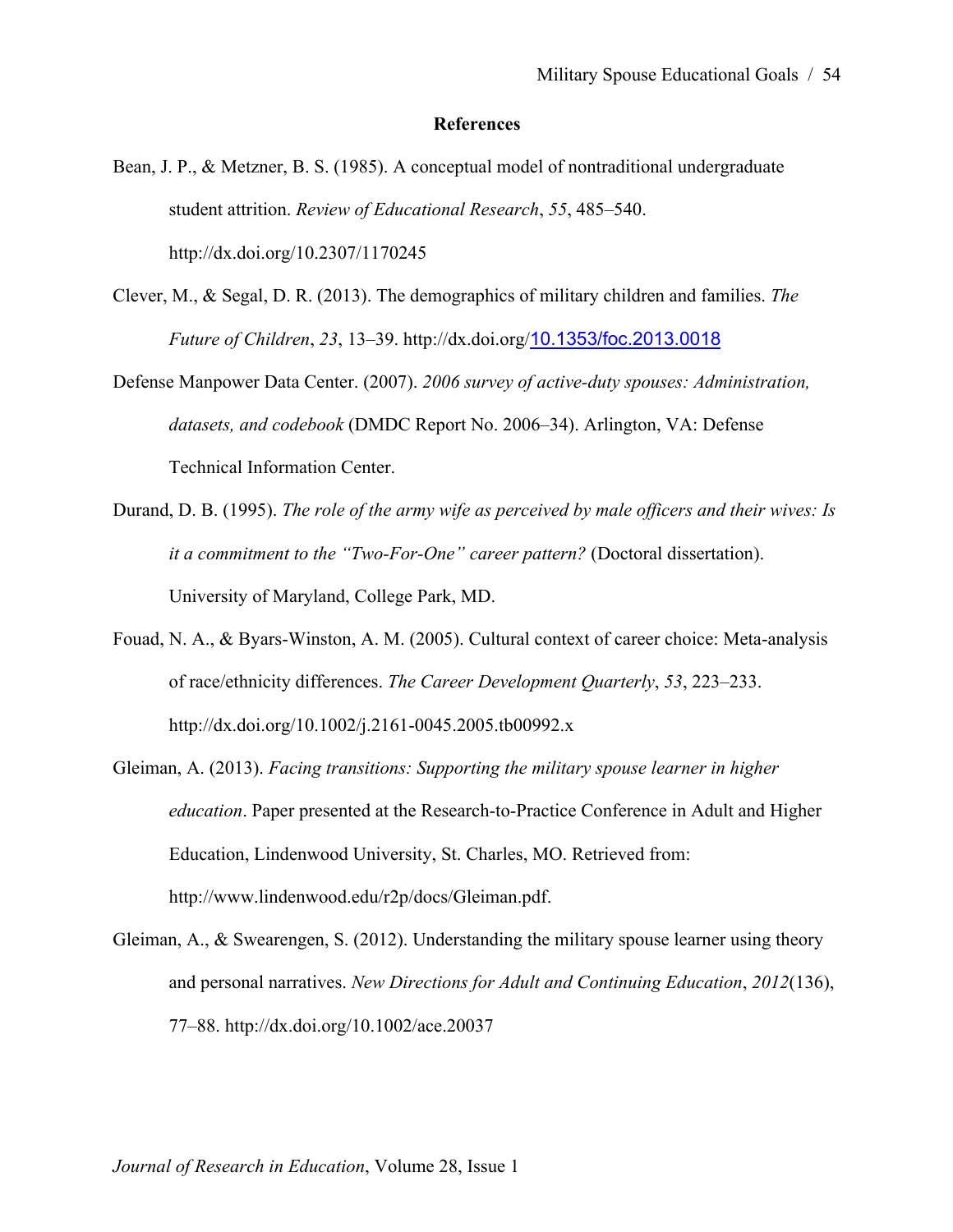- Harrell, M. C., Lim, N., Werber, L., & Golinelli, D. (2004). *Working around the military: Challenges to military spouse employment and education*. Arlington, VA: RAND Corporation.
- Harrell, M. C. (2001). Army officers' spouses: Have the white gloves been mothballed? *Armed Forces & Society*, *28*(1), 55–75. http://dx.doi.org/10.1177/0095327X0102800104
- Hayes, A. G. (2011). *The Army spouse: Perceptions of educational needs during deployment and nondeployment cycles* (Doctoral dissertation). Retrieved from ProQuest LLC.
- In Gear Career: Serving Career-Minded Military Spouses. (n.d.). Retrieved from http://ingearcareer.org/
- Mare, R. D. (1991). Five decades of educational assortative mating. *American Sociological Review*, *56*(1), 15–32. http://dx.doi.org/10.2307/2095670
- Maury, R., & Stone, B. (2014). *Military spouse employment report*. Syracuse, NY: Institute for Veterans and Military Families.
- Military OneSource. (n.d.). Retrieved from http://www.militaryonesource.mil/education-andemployment/spouse-education-and-career-opportunities
- Childcare Aware (n.d.). *Military Programs.* Retrieved from http://usa.childcareaware.org/military-programs/
- Military.com. (n.d.). Retrieved from http://www.military.com/education/money-forschool/military-spouse-career-advancement-accounts-financial-aid.html
- National Military Family Association. (2007). *Education and the military spouse: The long road to success*. Alexandria, VA: National Military Family Association.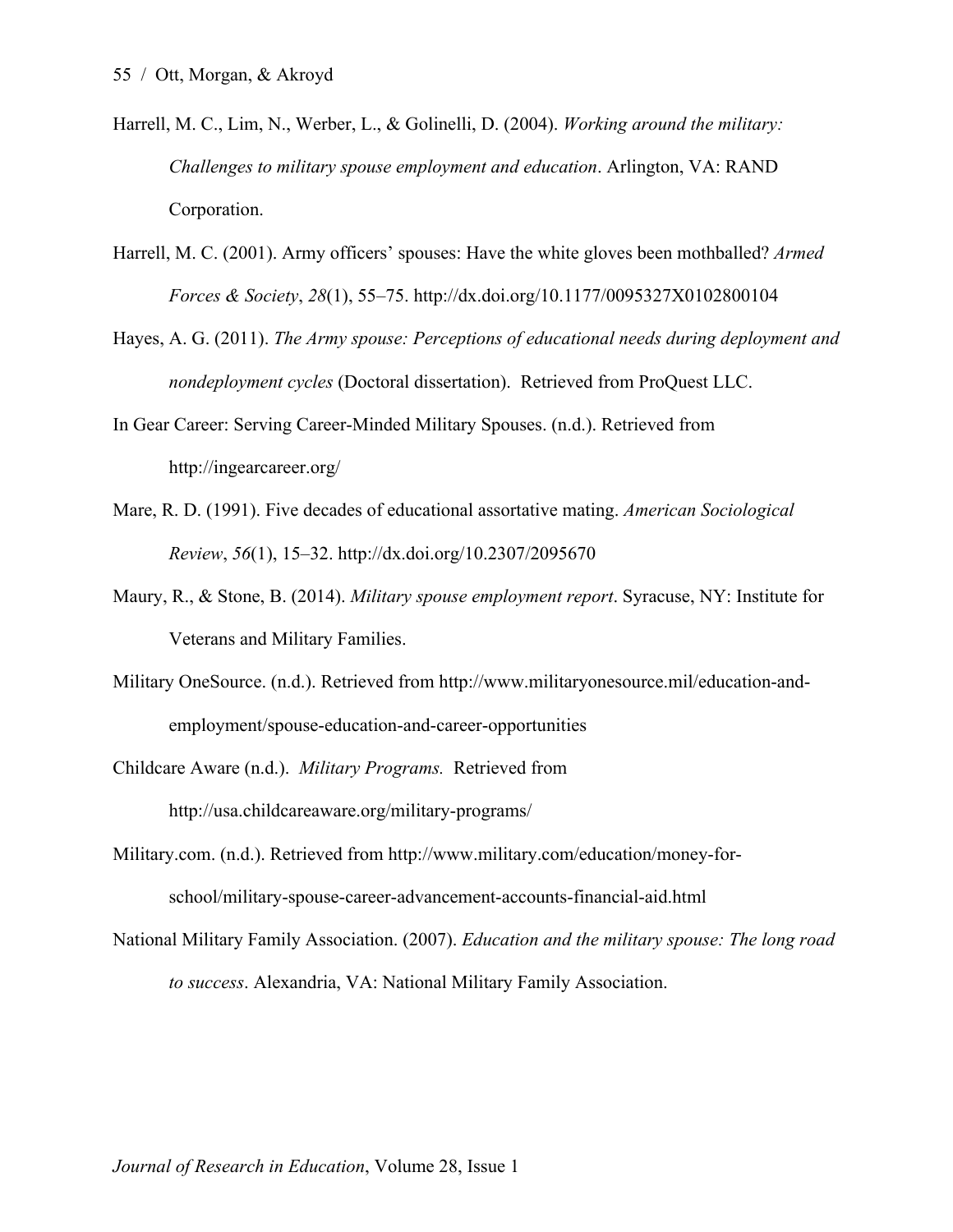National Military Family Association. (2011). *When parents deploy: Understanding the experiences of military children and spouses*. Alexandria, VA: National Military Family Association.

National Military Spouse Network. (n.d.). Retrieved from http://www.nationalmilitaryspousenetwork.org/

- Office of the Press Secretary. (2016, July 1) Fact sheet: First Lady Michelle Obama and Dr. Jill Biden announce that all 50 states have taken action on military spouse licensing. Retrieved from https://www.whitehouse.gov/the-press-office/2016/07/02/fact-sheet-firstlady-michelle-obama-and-dr-jill-biden-announce-all-50
- Ott, L. (2015). Survey investigates how milspouse students pursue higher ed. Retrieved from http://nextgenmilspouse.com/survey-investigates-how-milspouse-students-pursue-highered/
- Schwartz, C. R., & Mare, R. D. (2005). Trends in educational assortative marriage from 1940 to 2003. *Demography*, 42(4), 621-646. http://dx.doi.org/10.1353/dem.2005.0036
- United States Congress. (2004). *Educational attainment and compensation of enlisted personnel*. Washington, D.C.: Congressional Budget Office.
- United States Department of Defense. (1988, Feb. 10). Employment and volunteer work of spouses of military personnel (Directive No. 1400.33). Arlington, VA: William H. Taft.
- United States Department of Defense. (2004). *Department of Defense report on the 1st quadrennial quality of life review*. Washington, D.C.: Office of the Deputy Under Secretary of Defense for Military Community and Family Policy.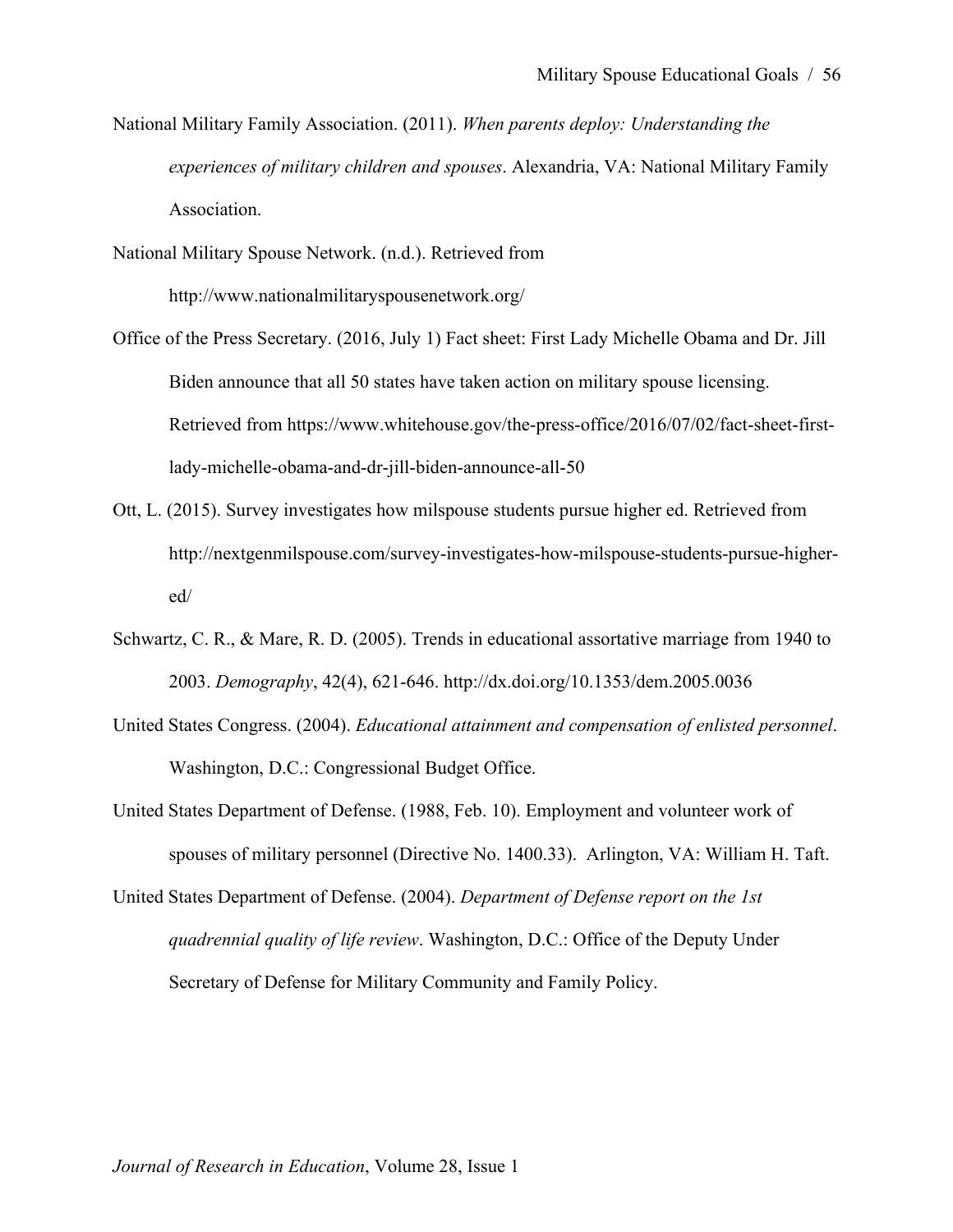- United States Department of Defense. (2009). *Report of the 2nd quadrennial quality of life review*. Arlington, VA: Office of the Deputy Under Secretary of Defense for Military Community and Family Policy.
- United States Department of Defense. (2013). *2012 Demographics report: Profile of the military community*. Arlington, VA: Office of the Deputy Under Secretary of Defense for Military Community and Family Policy.
- U.S. Department of Veterans Affairs. (n.d.). Retrieved from http://www.benefits.va.gov/gibill/post911\_transfer.asp
- Watkins, S., & Sherk, J. (2008). *Who serves in the U.S. military? The demographics of enlisted troops and officers* (Center for Data Analysis Report #08-05). Washington, D.C.: The Heritage Foundation.
- Wechsler Segal, M. (1986). The military and the family as greedy institutions. *Armed Forces & Society*, *13*(1), 9–38. http://dx.doi.org/10.1177/0095327X8601300101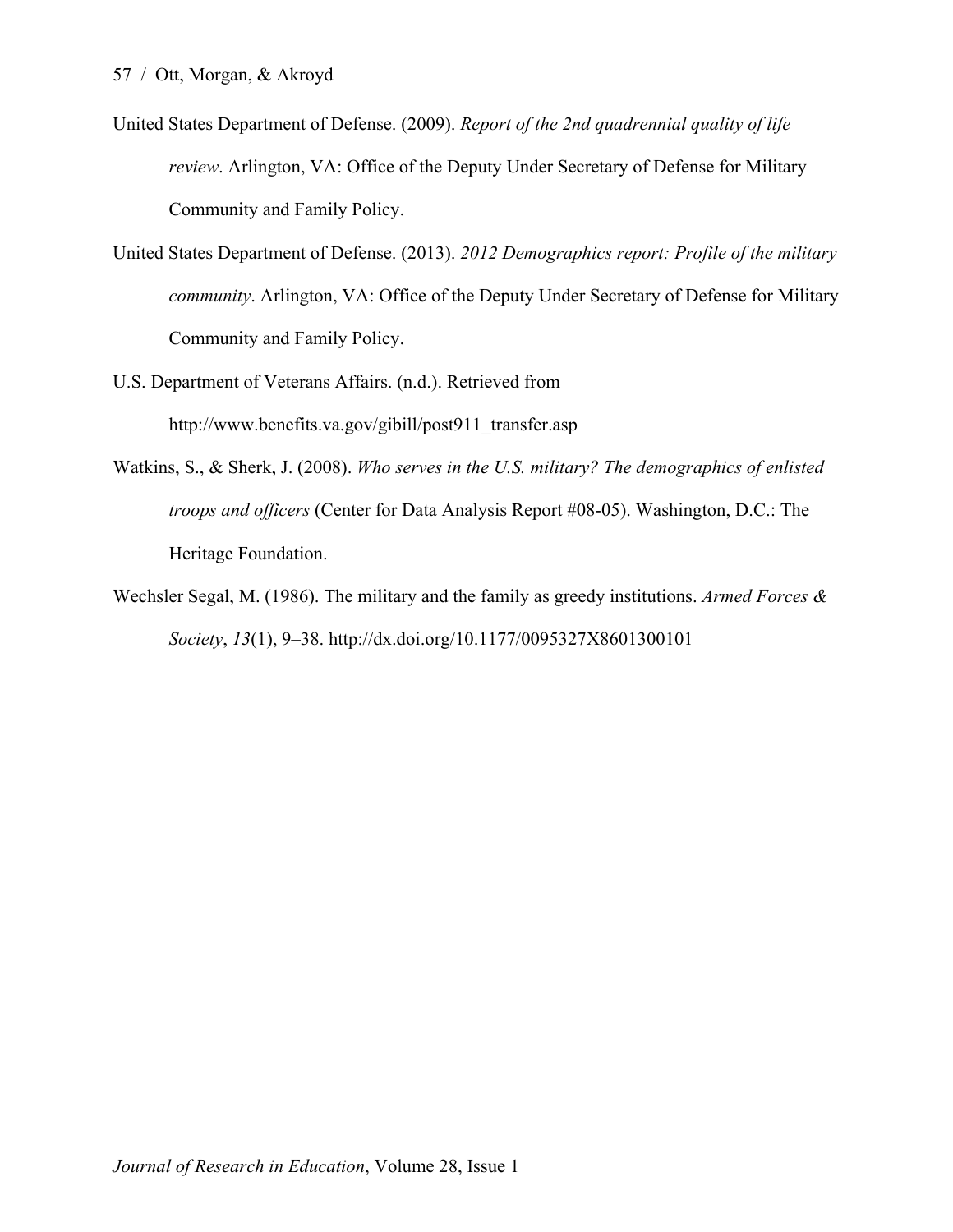# **Appendix**

# **PART 1: Demographics**

*In this section we are interested in learning demographic information about you and your family.* 

- 1. Are you currently in the Armed Forces?
	- a. Yes [end survey]
	- b. No
- 2. Are you married to a military service member?
	- a. Yes
	- b. No [end survey]
- 3. In which branch of the military does your spouse serve on active duty?
	- a. Army
	- b. Navy
	- c. Air Force
	- d. Marines
	- e. Coast Guard
	- f. Army National Guard
	- g. Army Reserves
	- h. Navy Reserves
	- i. Air Force Reserves
	- j. Marine Reserves
	- k. Coast Guard Reserves
	- l. Air National Guard
	- m. Other (SPECIFY)
- 4. Are you *currently* enrolled in an educational program (e.g., degree or certificate programs)?
	- a. Yes
	- b. No [end survey]
- 5. Which of the following best describes your *current* educational status?
	- a. I am currently enrolled as a full-time student
	- b. I am currently enrolled as a part-time student
	- c. I am not currently enrolled in an educational program [end survey]
- 6. What is the highest level of education that you have *completed*?
	- a. Did not complete high school
	- b. High school or General Educational Development (GED) equivalency
	- c. Vocational certificate and/or training
	- d. Associate's degree (A.S. or A.A.)
	- e. Bachelor's degree (B.S. or B.A.)
	- f. Master's degree (e.g., M.S. or M.A.)
	- g. Doctoral degree (e.g. Ph.D., Ed.D.)
	- h. Medical degree (e.g., M.D., D.V.M., D.D.S.)
	- i. Professional degree (e.g. J.D., P.A.)
	- j. Other (please specify)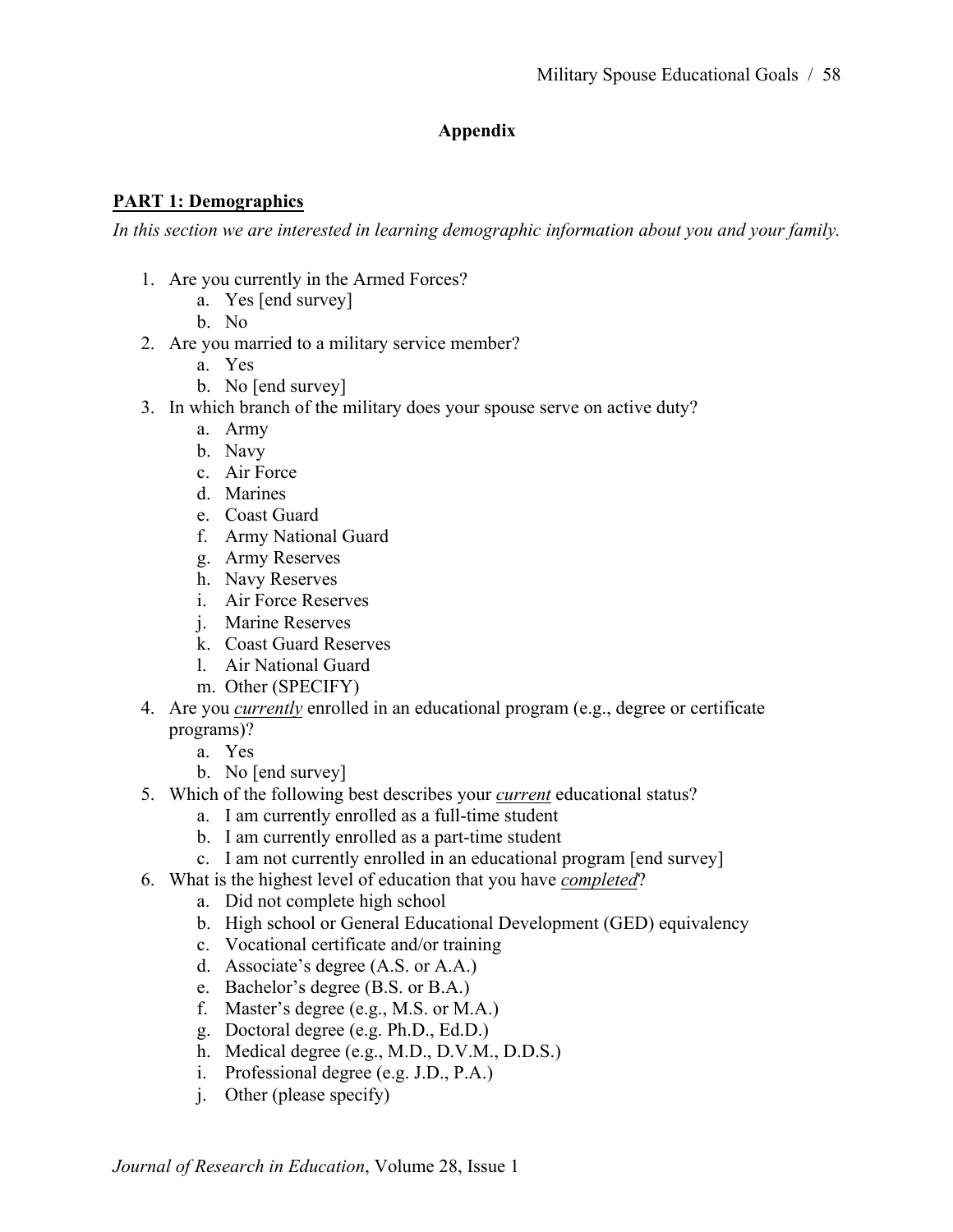- 7. What year were you born? (yyyy)
- 8. What is your gender?
	- a. Male
	- b. Female
- 9. With which of the following races do you *most* identify?
	- a. White, European-American, Caucasian
	- b. Black or African American
	- c. Asian / Pacific Islander, Asian-American
	- d. Native American, American Indian, Aleut
	- e. Other
- 10. With which ethnicity do you *most* identify?
	- a. Hispanic / Latino
	- b. Non-Hispanic / Non-Latino
- 11. How many children under the age of 18 do you have living in your household?
- 12. What is your spouse's rank?
	- a. E-1
	- b. E-2
	- c. E-3
	- d. E-4
	- e. E-5
	- f. E-6
	- g. E-7
	- h. E-8
	- i. E-9
	- j. W-1
	- k. W-2
	- l. W-3
	- m. W-4
	- n. W-5
	- o. O-1
	- p. O-2
	- q. O-3
	- r. O-4
	- s. O-5
	- t. O-6
	- u. O-7
	- v. O-8
	- w. O-9
	- x. O-10

13. What military installation is your spouse currently stationed at?

14. In what state do you hold legal residency?

15. What year were you and your spouse legally married? (yyyy)

16. How many years has your spouse been active duty?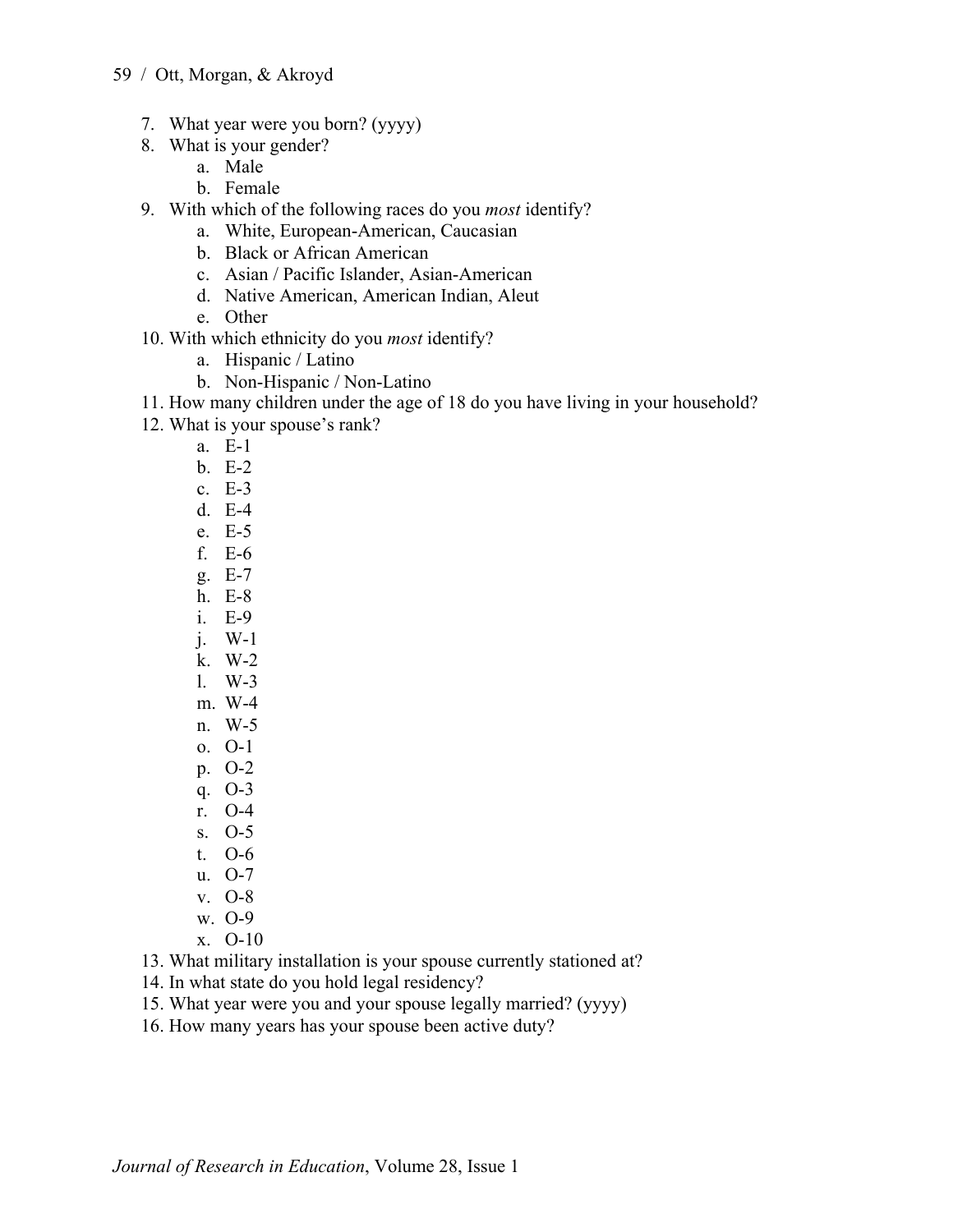# PART 2: Careers, Degrees and Majors

*In this section we are interested in the careers that you are working to obtain and why you are choosing these career paths. We are also interested in learning about the degrees or certificates as well as academic majors or programs that you are pursuing to reach your career goals.*

- 17. What are your career goals? (Please be specific)
- 18. Are you *currently* taking courses toward the career goals listed in the question above?
	- a. Yes
	- b. No
- 19. In the items below, we are interested in the factors that influenced your decision to pursue your **current career goals**.

|                          | Please rank the level by which the following factors influenced<br>your current career goals on a scale of 1-5, with 1 being no<br>influence and 5 being highly influenced. |  |  |  |              |
|--------------------------|-----------------------------------------------------------------------------------------------------------------------------------------------------------------------------|--|--|--|--------------|
| Fits with the military   | $1 - no$                                                                                                                                                                    |  |  |  | $5 -$ highly |
| lifestyle                | influence                                                                                                                                                                   |  |  |  | influenced   |
| Genuine Interest         |                                                                                                                                                                             |  |  |  |              |
| Ease with finding a job  |                                                                                                                                                                             |  |  |  |              |
| Fits with family demands |                                                                                                                                                                             |  |  |  |              |
| Other (please specify)   |                                                                                                                                                                             |  |  |  |              |

20. If I were *not* affiliated with the military, I would have chosen this career.

- a. Strongly disagree
- b. Disagree
- c. Neither agree nor disagree
- d. Agree
- e. Strongly agree
- 21. If you were not affiliated with the military, would you choose a different career?
	- a. Yes [question 22]
	- b. No [question 24]
- 22. If you would choose a different career if not affiliated with the military, what career would you choose?
- 23. What would be the top reason for choosing an alternative career path if you were *not* associated with the military?
	- a. Genuine interest
	- b. Ease in finding a job
	- c. Fits with family demands
	- d. Other (please specify)
- 24. What degree are you *currently* working towards?
	- a. I am not working towards a degree
	- b. High school or General Educational Development (GED) equivalency
	- c. Vocational certificate and/or training
	- d. Associate's degree (A.S. or A.A.)